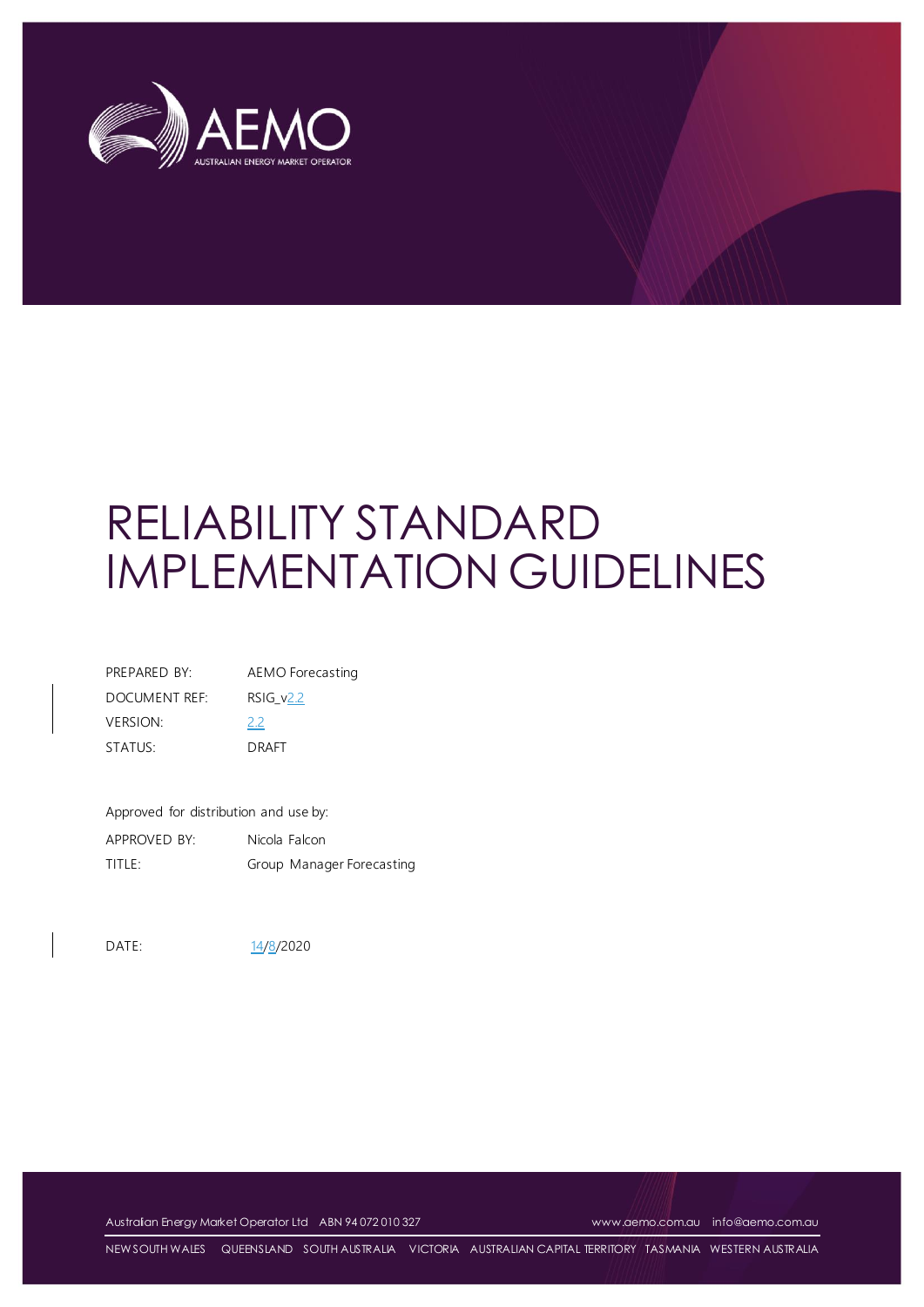

# **VERSION RELEASE HISTORY**

| <b>Version</b> | <b>Effective Date</b>      | <b>Summary of Changes</b>                                                                                                                                                                                                                                                                                                                                                                                        |
|----------------|----------------------------|------------------------------------------------------------------------------------------------------------------------------------------------------------------------------------------------------------------------------------------------------------------------------------------------------------------------------------------------------------------------------------------------------------------|
| 1.0            | 18 December<br>2015        | Initial version following consultation.                                                                                                                                                                                                                                                                                                                                                                          |
| 1.3            | 10 October 2016            | Update RSIG in accordance with Schedule 2 of the National Electricity Amendment<br>(Energy Adequacy Assessment Projection timeframes) Rule 2016 No. 3.                                                                                                                                                                                                                                                           |
| 1.4            | 10 May 2018                | Changes related to MT PASA - Reliability Assessment Methodology following the<br>recommended solution proposed by Ernst & Young (EY) and suggested by consulted<br>persons during the RSIG consultation.<br>Updated intermittent generation and network constraint approach used in ESOO.                                                                                                                        |
| 2.0            | 25 June 2018               | Update RSIG to be consistent with Rules clause 4.8.4A and new format                                                                                                                                                                                                                                                                                                                                             |
| 2.1            | [Draft]<br>14 August 2020] | Updated RSIG to reflect changes to the Rules and to the Procedure for the Exercise of<br>Reliability and Emergency Reserve Trader and to reflect updates required due to the<br>expected implementation of the interim reliability measure.<br>The updates also provide clarification around factors to be considered by AEMO in<br>determining whether an ESOO update or change in MT PASA inputs is warranted. |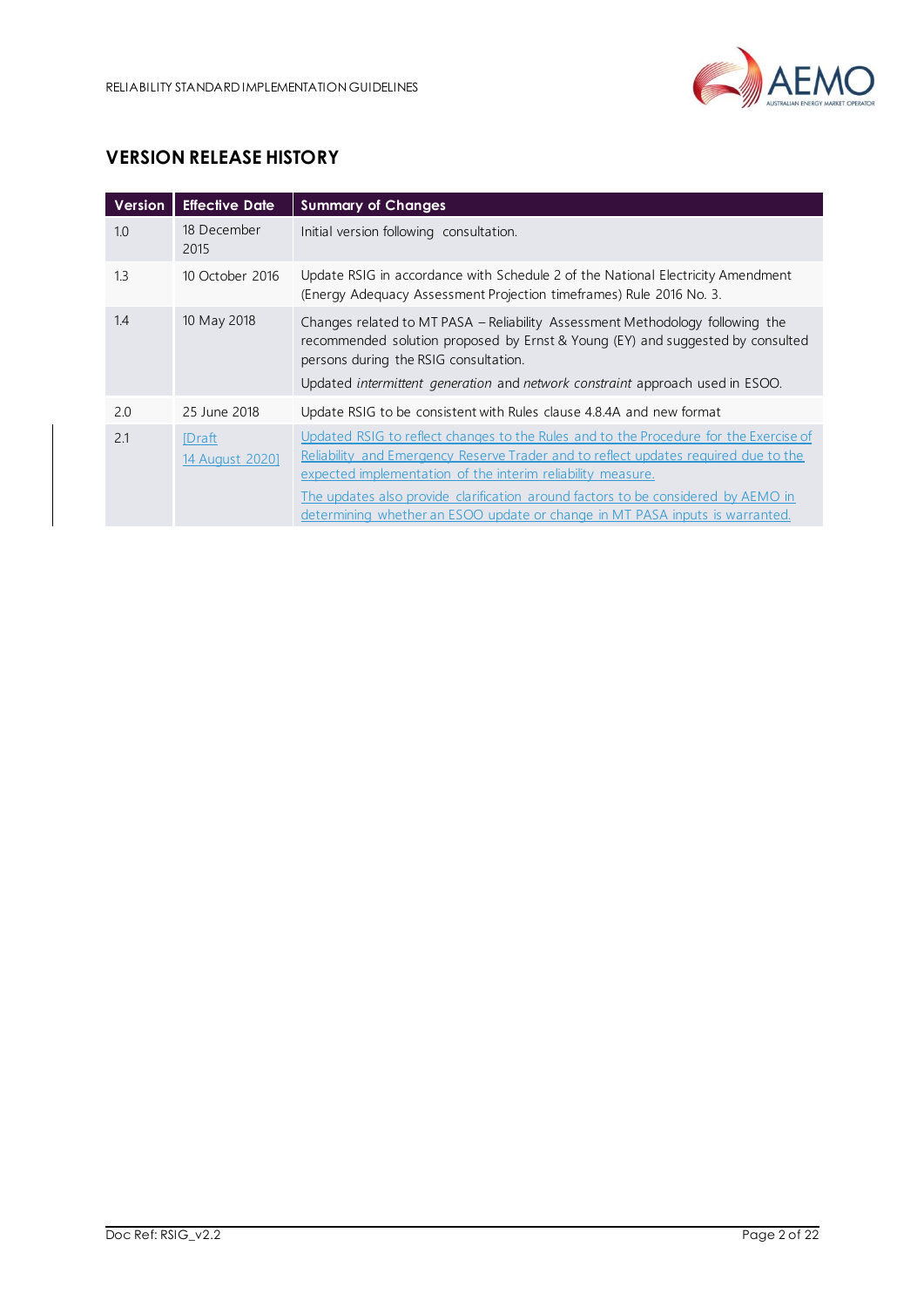

|      | CONTENTS1.<br><b>INTRODUCTION</b>                                                             |            |
|------|-----------------------------------------------------------------------------------------------|------------|
|      |                                                                                               | 4          |
| 1.1. | Purpose and scope                                                                             | 4          |
| 1.2. | Definitions and interpretation                                                                | 4          |
| 1.3. | Related documents                                                                             | 5          |
| 1.4. | The reliability standard                                                                      | 76         |
| 1.5. | The interim reliability measure                                                               | 87         |
| 1.6. | AEMO's process for managing low reserve, lack of reserve conditions or an interim reliability |            |
|      | exceedance                                                                                    | 87         |
| 2.   | RELIABILITY STANDARD IMPLEMENTATION PROCESSES                                                 | 8          |
| 2.1. | Electricity Statement of Opportunities                                                        | <u>109</u> |
| 2.2. | Energy Adequacy Assessment Projection                                                         | 1312       |
| 2.3. | Projected Assessment of System Adequacy                                                       | 1514       |
| 2.4. | Implementation summary                                                                        | 2119       |

# **TABLES**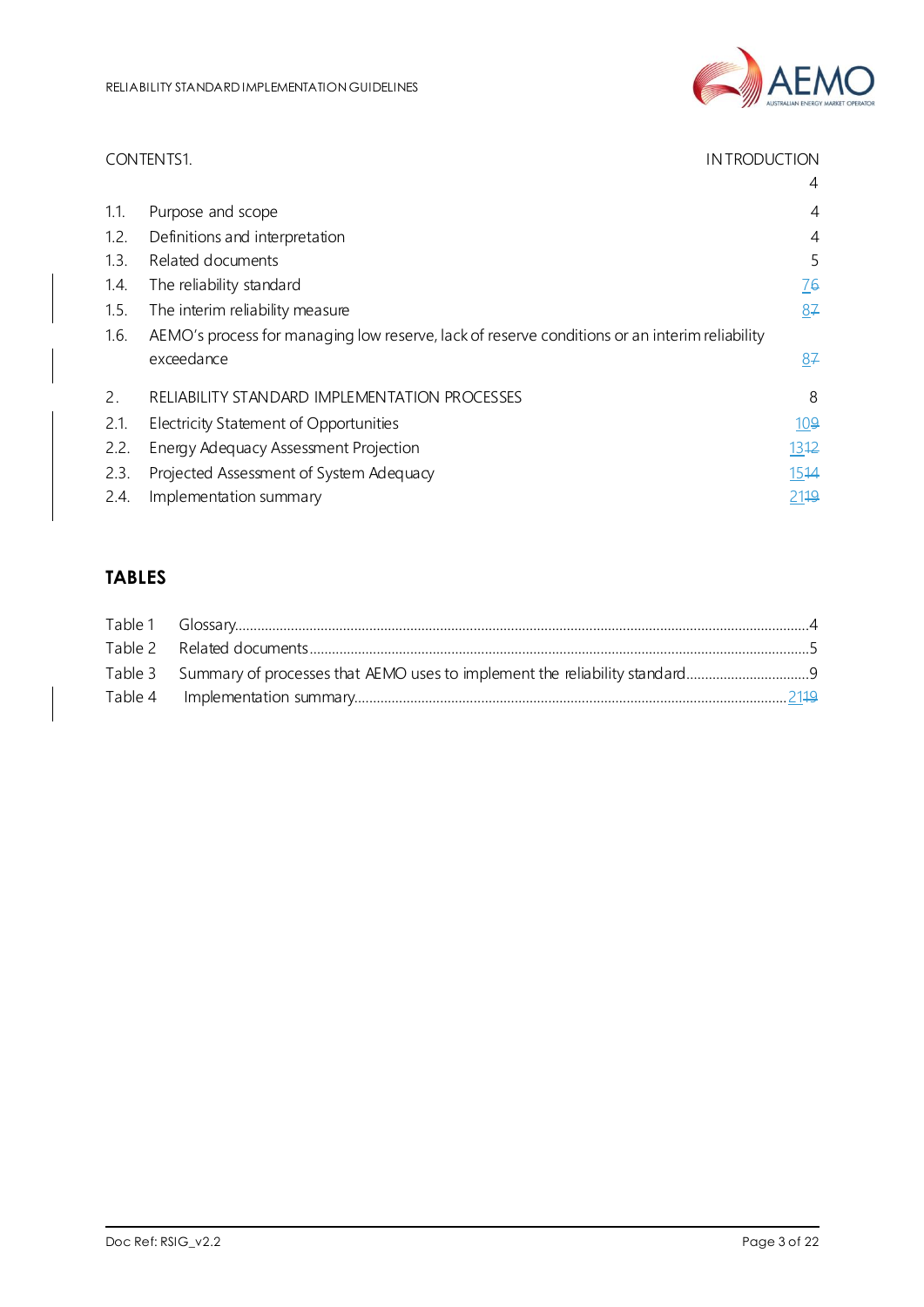

# <span id="page-3-0"></span>**1. INTRODUCTION**

## <span id="page-3-1"></span>**1.1. Purpose and scope**

These are the *reliability standard implementation guidelines* (RSIG or Guidelines) made under clause 3.9.3D of the National Electricity Rules (NER). They outline current processes that evaluate the market against the *reliability standard*.

These Guidelines have effect only for the purposes set out in clause 3.9.3D of the NER. The NER and the *National Electricity Law* prevail over these Guidelines to the extent of any inconsistency.

The Guidelines set out how the *Australian Energy Market Operator* (AEMO) implements the *reliability standard*, and the approach and assumptions AEMO uses to implement the *reliability standard* in relation to:

- Demand for electricity.
- *Reliability* of existing and future *generation.*
- *Intermittent generation*.
- *Energy constraints*.
- The treatment of extreme weather events.
- *Network constraints*.
- Factors considered in determining whether additional *Energy Adequacy Assessment Projection (EAAP)* reporting is required.

These Guidelines also outline processes that evaluate the market against the *interim reliability measure*, and to the the extent these Guidelines relate to the *interim reliability measure*, they apply from the date the National Electricity Amendment (Interim Reliability Measure) Rule 2020 commences.

## <span id="page-3-2"></span>**1.2. Definitions and interpretation**

#### **1.2.1. Glossary**

The words, phrases and abbreviations in the table below have the meanings set out opposite them when used in these Procedures.

Terms defined in the National Electricity Law and the NER have the same meanings in these Procedures unless otherwise specified in this clause.

Defined terms/Terms defined in the NER are intended to be identified in these Procedures by italicising them, but failure to italicise a defined term does not affect its meaning.

| Term       | <b>Definition</b>                          |
|------------|--------------------------------------------|
| AEMO       | Australian Energy Market Operator          |
| ASEFS      | Australian Solar Energy Forecasting System |
| AWEFS      | Australian Wind Energy Forecasting System  |
| <b>DER</b> | Distributed Energy Resources               |
| <b>DFS</b> | Demand Forecasting System                  |
| <b>DSP</b> | Demand Side Participation                  |
| EAAP       | Energy adequacy assessment projection      |

#### <span id="page-3-3"></span>**Table 1 Glossary**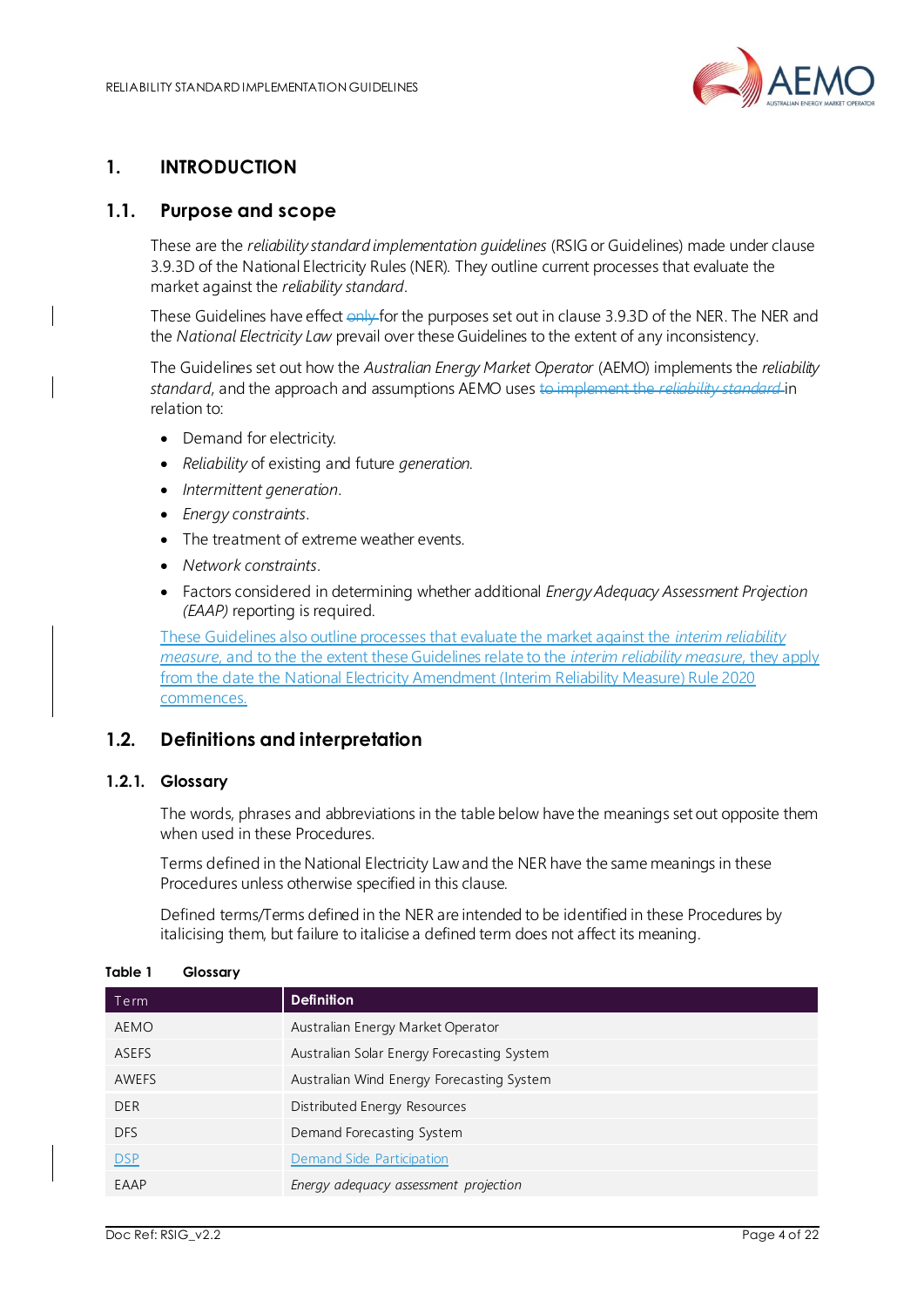

| Term           | <b>Definition</b>                               |
|----------------|-------------------------------------------------|
| <b>ESOO</b>    | Electricity statement of opportunities          |
| EV             | Electric Vehicles                               |
| <b>GELF</b>    | Generator Energy Limitation Framework           |
| GWh            | Gigawatt hours (energy)                         |
| <b>LOR</b>     | Lack of reserve                                 |
| <b>LRC</b>     | Low reserve condition                           |
| <b>MT PASA</b> | Medium term PASA                                |
| <b>MW</b>      | Megawatt                                        |
| <b>NEFR</b>    | <b>National Electricity Forecasting Report</b>  |
| <b>NEM</b>     | National Electricity Market                     |
| <b>NER</b>     | National Electricity Rules                      |
| <b>NSCAS</b>   | Network Support and Control Ancillary Services  |
| PASA           | Projected assessment of system adequacy process |
| <b>POE</b>     | Probability of Exceedance                       |
| <b>RERT</b>    | Reliability and emergency reserve trader        |
| <b>RSIG</b>    | Reliability standard implementation quidelines  |
| <b>ST PASA</b> | Short term PASA                                 |
| <b>USE</b>     | Unserved energy                                 |

#### **1.2.2. Interpretation**

The following principles of interpretation apply to these Procedures unless otherwise expressly indicated:

- (a) These Procedures are subject to the principles of interpretation set out in Schedule 2 of the National Electricity Law.
- (b) References to time are references to Australian Eastern Standard Time.

#### <span id="page-4-0"></span>**1.3. Related documents**

#### <span id="page-4-1"></span>**Table 2 Related documents**

| Reference             | <b>Title</b>                                                        | Location                                                                                                                                                                                                                                                                                                          |
|-----------------------|---------------------------------------------------------------------|-------------------------------------------------------------------------------------------------------------------------------------------------------------------------------------------------------------------------------------------------------------------------------------------------------------------|
| Demand<br>Forecasting | Load Forecasting<br>SO OP3710                                       | http://www.aeme.com.au/Electricity/National-Electricity-Market-<br>NEM/Security and reliability/Power system operation<br>https://aemo.com.au/energy-systems/electricity/national-electricity-<br>market-nem/nem-forecasting-and-planning/operational-<br>forecasting/load-forecasting-in-pre-dispatch-and-stpasa |
| Directions            | Intervention, Direction<br>and Clause 489<br>Instructions SO OP3707 | https://www.aemo.com.au/energy-systems/electricity/national-<br>electricity-market-nem/system-operations/power-system-<br>operation/power-system-operating-<br>procedures <del>http://www.aemo.com.au/Electricity/National-Electricity</del><br>Market-NEM/Security-and-reliability/Power-system-operation        |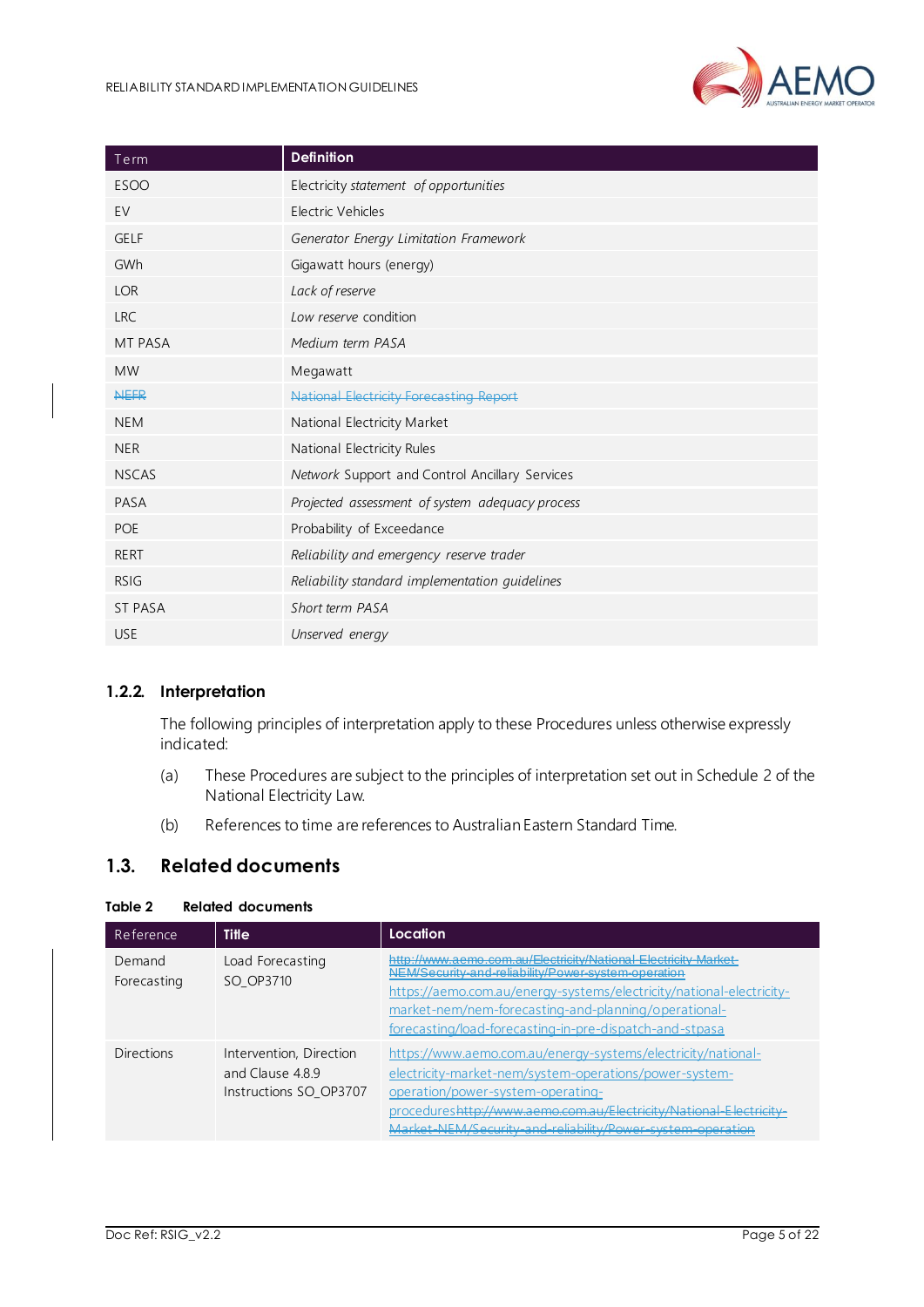

| Reference                                                     | <b>Title</b>                                                                                                                 | Location                                                                                                                                                                                                                                                                                                                                                                                                                                                                                                                                                                                       |
|---------------------------------------------------------------|------------------------------------------------------------------------------------------------------------------------------|------------------------------------------------------------------------------------------------------------------------------------------------------------------------------------------------------------------------------------------------------------------------------------------------------------------------------------------------------------------------------------------------------------------------------------------------------------------------------------------------------------------------------------------------------------------------------------------------|
| EAAP                                                          | Energy Adequacy<br>Assessment Projection                                                                                     | http://www.aemo.com.au/Electricity/National-Electricity-Market-<br>NEM/Planning-and-forecasting/Energy-Adequacy-Assessment-<br>Projection                                                                                                                                                                                                                                                                                                                                                                                                                                                      |
| <b>ESOO</b>                                                   | <b>NEM Electricity</b><br>Statement of<br>Opportunities (ESOO)<br>web page                                                   | http://www.aemo.com.au/Electricity/National-Electricity-Market-<br>NEM/Planning-and-forecasting/NEM-Electricity-Statement-of-<br>Opportunities                                                                                                                                                                                                                                                                                                                                                                                                                                                 |
| <b>LOR</b><br>Declarations                                    | <b>Reserve Level</b><br><b>Declaration Guidelines</b>                                                                        | https://www.aemo.com.au/Electricity/National-Electricity-Market-<br>NEM/Security-and-reliability/Power-system-operation                                                                                                                                                                                                                                                                                                                                                                                                                                                                        |
| <b>MT PASA</b>                                                | MT PASA Process<br>Description                                                                                               | https://www.aemo.com.au/energy-systems/electricity/national-<br>electricity-market-nem/data-nem/market-management-system-mms-<br>data/projected-assessment-of-system-adequacy-<br>pasa#mtpasaprocess https://www.aemo.com.au/-<br>/media/Files/Electricity/NEM/Data/MMS/2016/MT_PASA_Process_Desc<br>ription.pdf                                                                                                                                                                                                                                                                               |
| Network<br>constraints                                        | Constraint<br>Implementation<br>Guidelines                                                                                   | https://www.aemo.com.au/energy-systems/electricity/national-<br>electricity-market-nem/system-operations/congestion-information-<br>resourcehttp://www.aemo.com.au/-<br>/media/Files/Electricity/NEM/Security and Reliability/Congestion-<br>Information/Constraint-Implementation-Guidelines.pdf                                                                                                                                                                                                                                                                                              |
| Network<br>constraints                                        | Constraint Formulation<br>Guidelines                                                                                         | https://www.aemo.com.au/energy-systems/electricity/national-<br>electricity-market-nem/system-operations/congestion-information-<br>resourcehttp://www.aemo.com.au/-<br>/media/Files/Electricity/NEM/Security_and_Reliability/Congestion-<br>Information/Constraint Formulation_Guidelines_v10_1.pdf                                                                                                                                                                                                                                                                                           |
| Reserve<br>contracts -<br>dispatch and<br>activation          | Procedure for the<br>Dispatch and Activation<br>of Reserve Contracts<br><b>SQ OP3717</b>                                     | http://www.aemo.com.au/Electricity/National-Electricity-Market-<br>NEM/Security-and-reliability/Power-system-operation                                                                                                                                                                                                                                                                                                                                                                                                                                                                         |
| Reserve<br>$contracts -$<br>procuring<br>reserve<br>contracts | Procedure for the<br>Exercise of Reliability<br>and Emergency Reserve<br>Trader (RERT)<br>SO OP 3717 at the<br>AEMO web page | https://www.aemo.com.au/energy-systems/electricity/national-<br>electricity-market-nem/system-operations/power-system-<br>operation/power-system-operating-procedureshttps://aemo.com.au/<br>/media/Files/Electricity/NEM/Emergency_Management/RERT/Procedu<br>re for the Exercise of Reliability and Emergency Reserve Trader RER<br><del>Indf#: +:rxt=These%20are%20the%20Procedures%20for%20the%20</del><br>Exercise%20of.these%20Procedures%20to%20the%20extent%20of%2<br>0any%20inconsistency.http://www.aemo.com.au/Electricity/National-<br>Electricity-Market-NEM/Emergency-Management |
| Short term<br>weather events                                  | Power system security<br>guidelines SO_OP3715                                                                                | https://www.aemo.com.au/energy-systems/electricity/national-<br>electricity-market-nem/system-operations/power-system-<br>operation/power-system-operating-<br>procedureshttp://www.aemo.com.au/Electricity/National-Electrici<br>Market-NEM/Security-and-reliability/Power-system-operation                                                                                                                                                                                                                                                                                                   |
| <b>ST PASA</b>                                                | Short Term Reserve<br>Assessment SO_OP3703                                                                                   | https://www.aemo.com.au/energy-systems/electricity/national-<br>electricity-market-nem/system-operations/power-system-<br>operation/power-system-operating-<br>procedureshttp://www.aemo.com.au/Electricity/National-Electricity-<br>Market-NEM/Security-and-reliability/Power-system-operation                                                                                                                                                                                                                                                                                                |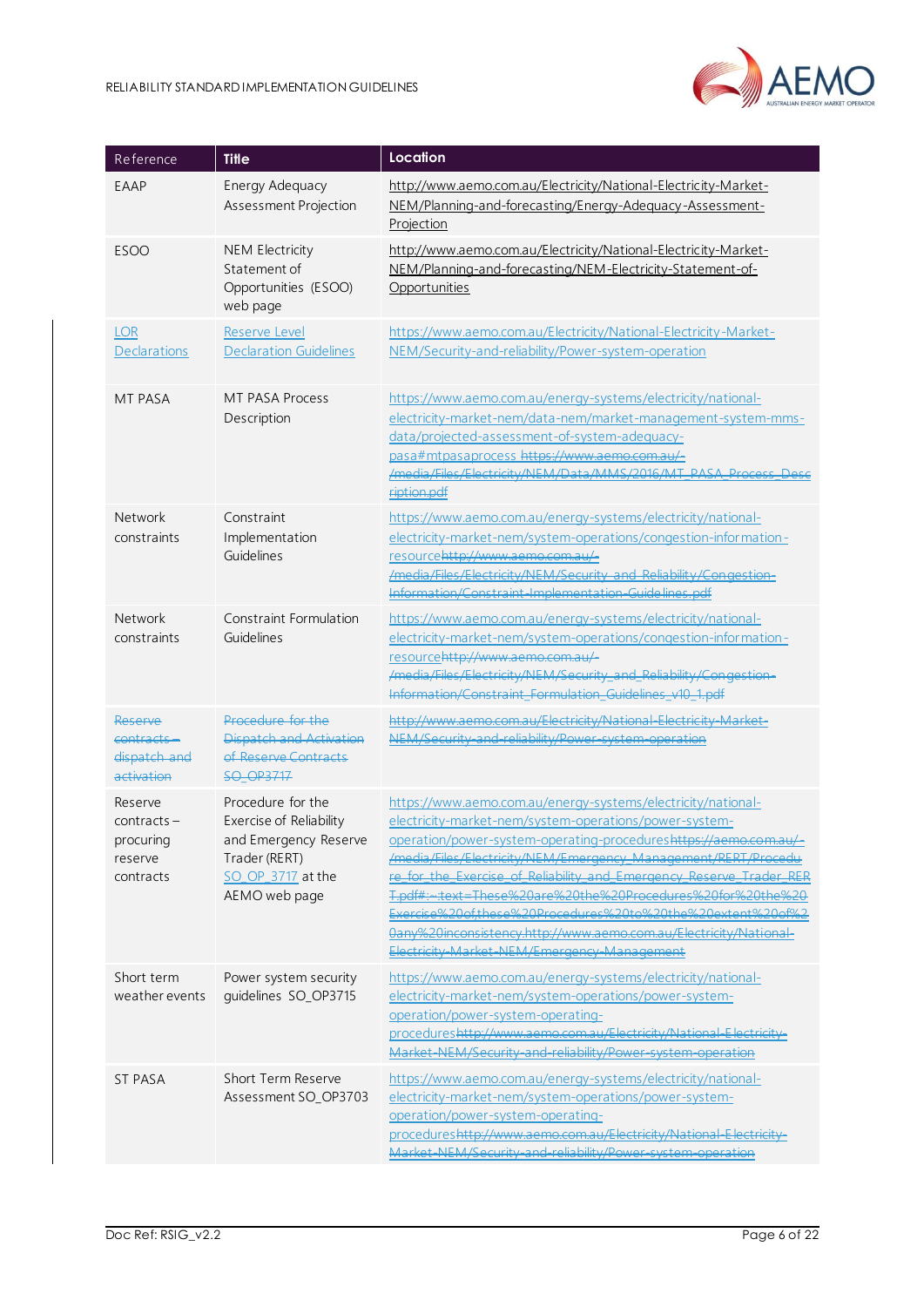

| Reference      | <b>Title</b>                                          | Location                                                                                                                                                  |
|----------------|-------------------------------------------------------|-----------------------------------------------------------------------------------------------------------------------------------------------------------|
| <b>ST PASA</b> | <b>ST PASA Process</b><br>Description                 | http://www.aemo.com.au/Electricity/National-Electricity-Market-<br>NEM/Security-and-reliability/Dispatch-information/Policy-and-<br>process-documentation |
| <b>RRO</b>     | Retailer Reliability<br><b>Guidelines</b>             | https://www.aer.gov.au/retail-markets/retailer-reliability-<br>obligation                                                                                 |
| <b>FBPG</b>    | <b>Forecasting Best</b><br><b>Practice Guidelines</b> | https://www.aer.gov.au/retail-markets/retailer-reliability-<br>obligation                                                                                 |

## <span id="page-6-0"></span>**1.4. The reliability standard**

The *reliability standard* is a measure of the effectiveness, or sufficiency, of installed capacity to meet demand. It is defined in clause 3.9.3C(a) of the NER as the maximum expected *unserved energy* (USE), as a percentage of total energy, in a *region* over a financial year, and is currently set at 0.002%. USE is measured in gigawatt hours (GWh).

The USE that contributes to the *reliability standard* is defined in clause 3.9.3C(b) of the NER and excludes unserved energy associated with *power system security* incidents that result from *multiple contingencies, protected events* or *non-credible contingency events*, *network* outages not associated with inter-*region*al flows and industrial action or acts of God.

The NER does not gives limited specific direction to AEMO on how to implement the *reliability standard*. <del>, except i</del>In relation to the RRO, where, under clause 4A.C.1(a) provides that AEMO must request the AER to consider making a reliability instrument if AEMO identifies a *forecast reliability gap* for a *region*. Section 14G(1) of the National Electricity Law provides that states – Aa forecast reliability gap occurs when the amount of electricity forecast for a region, in accordance with the Rules, does not meet the *reliability standard*. to an extent that, in accordance with the Rules, is material.

 $-b$ ut it The NER does require AEMO to perform the following functions in accordance with the RSIG:

- (a) Clause 3.7.2 MT PASA (f)(6) Identify and quantify any projected failure to meet the *reliability standard* as assessed in accordance with the RSIG.
- (b) Clause 3.7.3 ST PASA (h)(5) Identify and quantify any projected failure to meet the *reliability standard* as assessed in accordance with the RSIG.
- (c) Clause 4.2.7 Reliable Operating state (c) Assess whether the *power system* meets, and is projected to meet, the *reliability standard*, having regard to the RSIG.
- (d) Clause 4.3.1 Responsibility of AEMO for *power system security* –

(l) Monitor demand and *generation* capacity in accordance with the RSIG and, if necessary, initiate action in relation to a relevant *AEMO intervention event.*

(m) Publish as appropriate, information about the potential for, or the occurrence of, a situation which could significantly impact, or is significantly impacting, on *power system security*, and advise of any *low reserve* condition for the relevant periods determined in accordance with the RSIG.

(e) Clause 4.8.4 Declaration of conditions –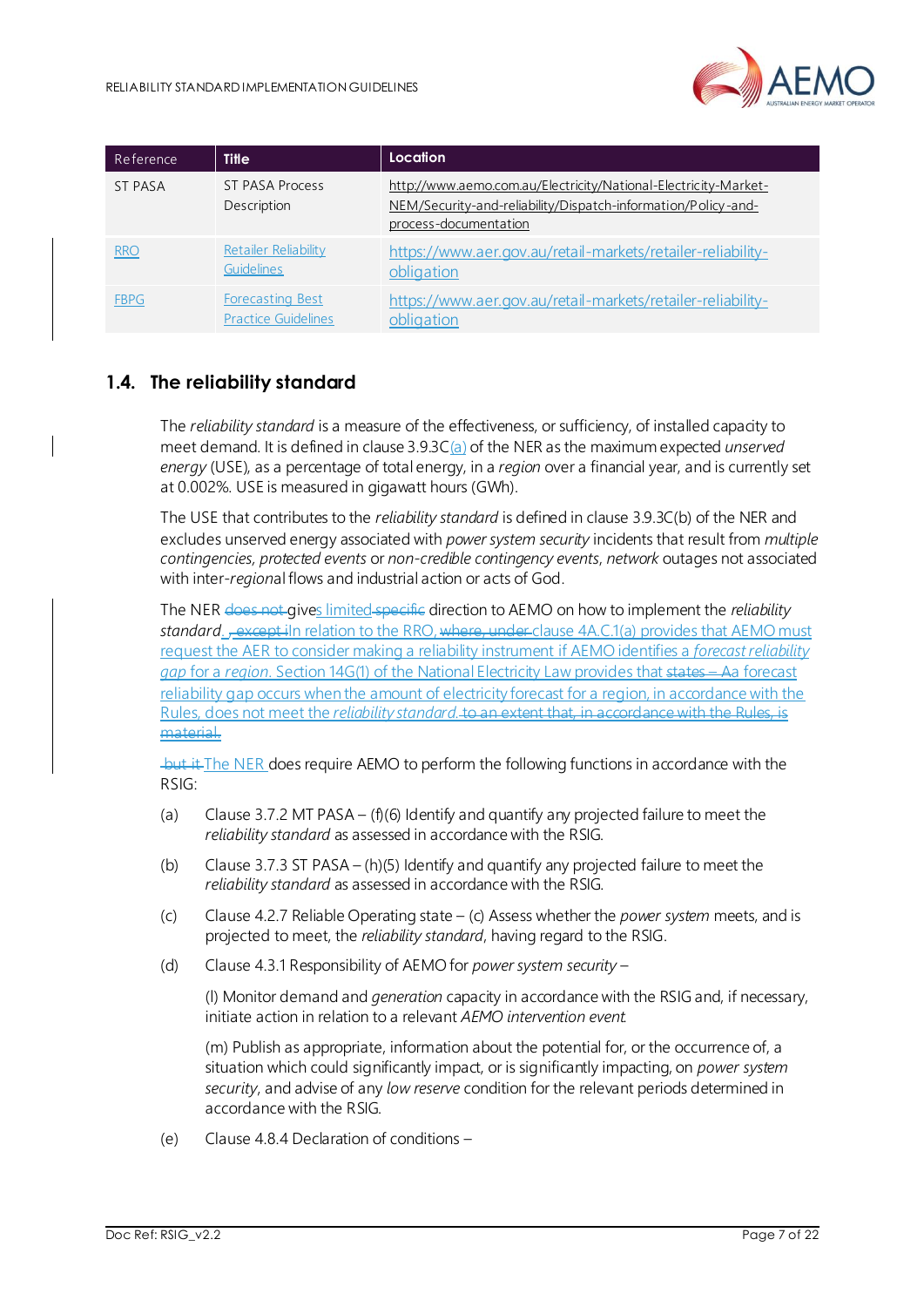

(a) AEMO may declare a *low reserve* condition when it considers that the balance of *generation* capacity and demand for the period being assessed does not meet the *reliability standard* as assessed in accordance with the RSIG.

(b) AEMO may declare a *lack of reserve* level 1, 2 or 3 when AEMO determines in accordance with the *reserve level declaration guidelines* that the probability of *involuntary load shedding* is, or is forecast to be, more than remote.

## <span id="page-7-0"></span>**1.5. The interim reliability measure<sup>1</sup>**

The *interim reliability measure* is defined in clause 3.9.3C(a1) as a maximum expected USE in a *region* of 0.0006% of the total energy demanded in that *region* for a given financial year. The USE that contributes to the *interim reliability measure* is consistent with the *reliability standard* and defined in clause 3.9.3C(b) of the NER.

An *interim reliability exceedance occurs i*f the level of USE in a financial year , for a region, exceeds the level set by the *interim reliability measure* in the Electricity Statement of Opportunities (ESOO) or an update to the ESOO.

## <span id="page-7-1"></span>**1.5.1.6. AEMO's process for managing low reserve, or lack of reserve conditions or an interim reliability exceedance**

If AEMO declares a *lack of reserve* (LOR) or *low reserve* condition (LRC), *AEMO* will follow the processes set out in clauses 4.8.5A and 4.8.5B. This includes publishing any foreseeable circumstances that may require *AEMO* to implement an *AEMO intervention event*.

The aim of implementing an AEMO *intervention event* is to maintain the reliability of *supply* and *power system security* where practicable, when a *low reserve* or lack *of reserve* condition exists. *AEMO intervention event*s include:

 $(f)(a)$  Issuing an instruction or direction in accordance with clause 4.8.9; or

(g)(b) Exercising the *reliability and emergency reserve trader* in accordance with rule 3.20.

Details on these can be found in the Intervention, Direction and Clause 4.8.9 Instructions document and the Procedure for the Exercise of Reliability and Emergency Reserve Trader (RERT) Dispatch and Activation of Reserve Contracts SO\_OP\_3717 document listed in Section [1.3](#page-4-0).

#### **Interim Reliability Reserves<sup>2</sup>**

If AEMO determines in an ESOO or an ESOO update that an *interim reliability exceedance <sup>3</sup>* will occur, AEMO may exercise the *reliability and emergency reserve trader* in accordance with the rule to be published in NER Chapter 11.

in an ESOO or an ESOO update*measure* will not be met*,*interim reliability atora*reserve* be

## <span id="page-7-2"></span>**2. RELIABILITY STANDARD IMPLEMENTATION PROCESSES**

AEMO implements the *reliability standard* using forecasts and projections over different timeframes. AEMO uses the following processes:

<sup>1</sup> This section of the Guidelines applies from the date the National Electricity Amendment (Interim Reliability Measure) Rule 2020 commences.

<sup>&</sup>lt;sup>2</sup> This paragraph of the Guidelines applies from the date the National Electricity Amendment (Interim Reliability Measure) Rule 2020 commences.

The term "*interim reliability exceedance*" is defined in NER clause 11.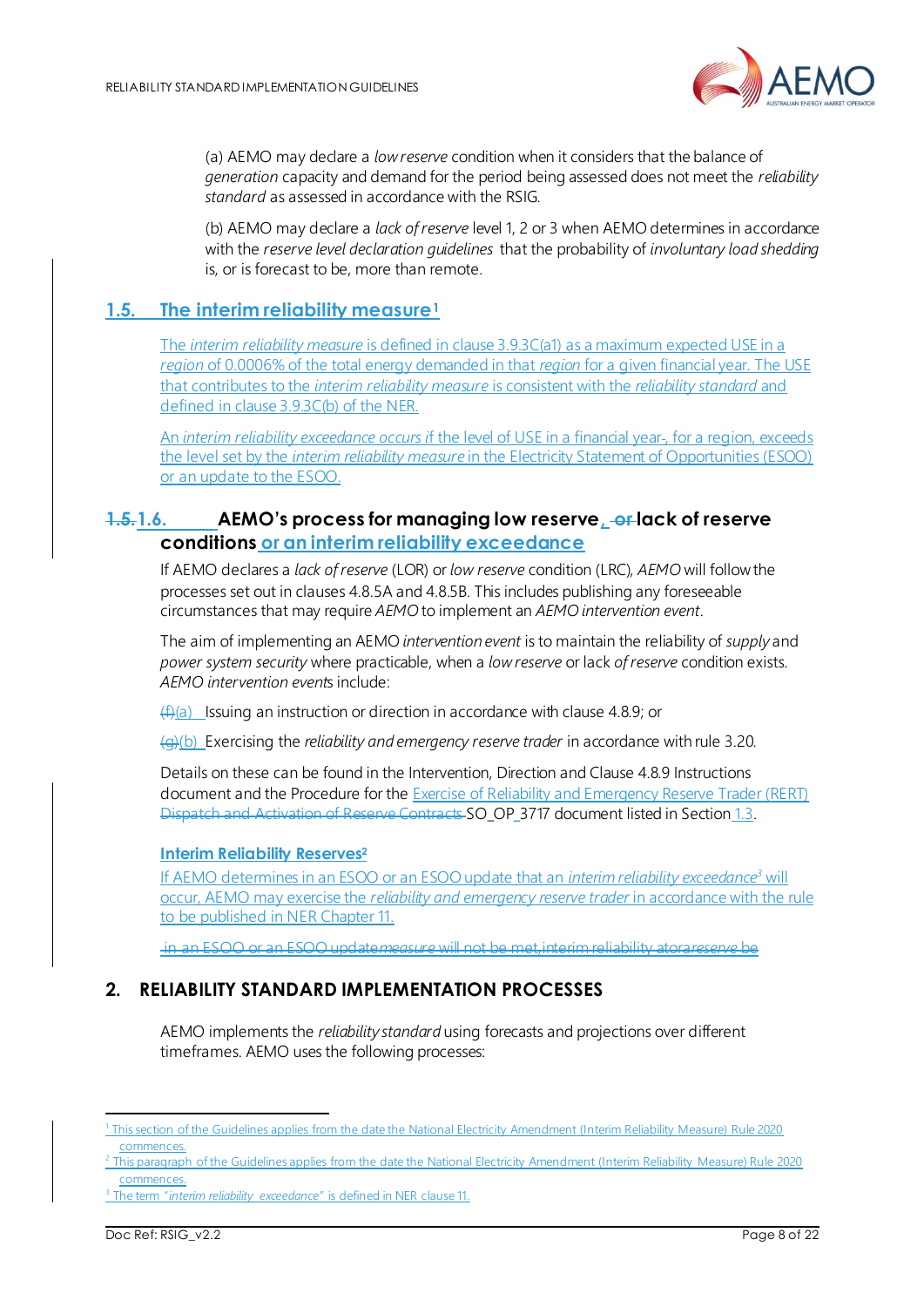

- (a) Electricity Statement of Opportunities (ESOO) to provide market information over a 10-year projection to assist planning by existing and potential generators and Market Participants. The ESOO is also used to implement the *interim reliability measure<sup>4</sup> .*
- (b) Energy Adequacy Assessment Projection (EAAP) to forecast USE for energy constrained scenarios over a two-year projection.
- (c) Medium Term Projected Assessment of System Adequacy (MT PASA) to forecast USE over a two-year projection.
- (d) Short Term Projected Assessment of System Adequacy (ST PASA) to forecast capacity reserve over a six-day projection.

As noted above, AEMO runs two processes to implement the reliability standard over a two year period: EAAP and MT PASA. The main difference between EAAP and MT PASA is that the EAAP is assessed under a range of predefined energy scenarios and is published at least once every 12 months, whereas the MT PASA is based on participants' best expectation of generation availability and is published on a weekly basis.

Detailed information about each process and methodologies applied can be found on AEMO's website (links as listed in section  $1.3$ ).

This section of the Guidelines describes how each process evaluates key components that contribute to AEMO's forecast of reliability. Different assumptions used under the various processes reflect the study timeframe and hence level of uncertainty in the inputs.

[Table 3](#page-8-0) explains the processes AEMO undertakes to forecast *reliability*, inform *Market Participants* and *Network Service Providers* if the *reliability standard* is likely to be breachedexceeded, and intervene where necessary.

| Process                                                                  | <b>Study Time</b><br>Frame/Publication<br>Frequency <sup>5</sup>                                                                                                                                                                                  | <b>Assessment</b><br>Method | Primary<br><b>Action</b>                                           | <b>Second Action</b>                     | <b>Assumption for</b><br><b>Potential Breach of</b><br><b>Reliability Standard</b><br><u>(or Interim Reliability</u><br><b>Measure)</b>                                     |
|--------------------------------------------------------------------------|---------------------------------------------------------------------------------------------------------------------------------------------------------------------------------------------------------------------------------------------------|-----------------------------|--------------------------------------------------------------------|------------------------------------------|-----------------------------------------------------------------------------------------------------------------------------------------------------------------------------|
| <b>ESOO</b>                                                              | 10 year/Annually                                                                                                                                                                                                                                  | <b>USE</b>                  | Inform, and<br>request<br>reliability<br>instrument if<br>required | 4.8.9 instruction,<br>RERT or direction* | Forecast USE > 0.002%<br>in any forecast year for<br>the reliability standard.<br>Forecast USE > 0.0006%<br>in any forecast year for<br>the interim reliability<br>measure. |
| EAAP                                                                     | 2 year/Annually                                                                                                                                                                                                                                   | <b>USE</b>                  | Inform                                                             |                                          | Forecast USE > 0.002%<br>in any forecast year                                                                                                                               |
| MT PASA                                                                  | 2 year/Weekly                                                                                                                                                                                                                                     | <b>USE</b>                  | Inform                                                             |                                          | Forecast USE > 0.002%<br>in any forecast year                                                                                                                               |
| ST PASA<br>$\lambda$ $\sim$ $\lambda$ $\sim$ $\sim$ $\sim$ $\sim$ $\sim$ | $6$ day/2 hours<br>the contract of the contract of the contract of the contract of the contract of the contract of the contract of the contract of the contract of the contract of the contract of the contract of the contract of the contract o | Capacity                    | Inform<br><b>Contract Contract</b>                                 |                                          | LOR2 or LOR3<br><b>State State</b>                                                                                                                                          |

#### <span id="page-8-0"></span>**Table 3 Summary of processes that AEMO uses to implement the reliability standard**

AEMO will consider the most up to date relevant information when considering whether to take a second action.

<sup>4</sup> This additional role for the ESOO applies from the date the National Electricity Amendment (Interim Reliability Measure) Rule 2020 commences.

<sup>&</sup>lt;sup>5</sup> The frequencies shown in this table correspond with the NER and will be updated if changes are made to the underlying rules.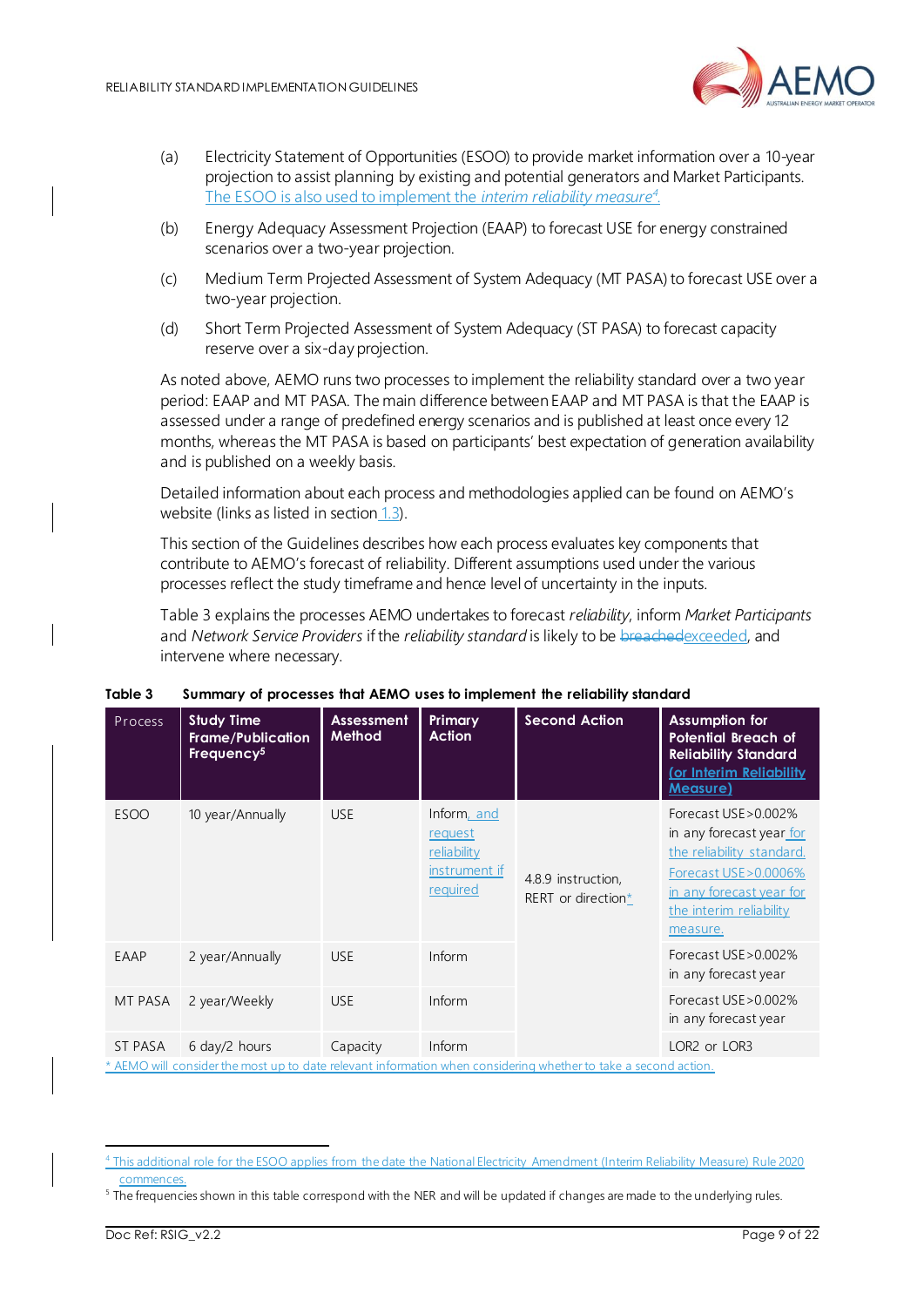

# <span id="page-9-0"></span>**2.1. Electricity Statement of Opportunities**

AEMO is required to publish an ESOO annually under clause 3.13.3(a)A of the NER. The ESOO provides information that can help stakeholders plan their operations over a 10-year outlook period, including information about the future supply demand balance.

The ESOO also indicates when generation or demand management capacity or augmentation of the power system is required to meet the reliability standard, and the interim reliability measure using probabilistic modelling to determine the regional USE at an hourly resolution. This involves using time-sequential, security-constrained optimal dispatch simulations, incorporating Monte-Carlo simulations. AEMO compares the probability-weighted USE assessment against the reliability standard and the interim reliability measure, and identifies potential future breaches. Detail on this approach and assumption can be found in the ESOO methodology document.<sup>6</sup>

AEMO then publishes details of any forecast LRC where the reliability standard may be breached. or any forecast where an interim reliability exceedance occurs. AEMO generally does not take further action to ensure a response to any potential breaches of the reliability standard identified in the ESOO.3 The purpose of the ESOO is to provide technical and market data that informs the decision-making processes of Market Participants, new investors and jurisdictional bodies as they assess opportunities in the NEM over a 10-year period\_The ESOO is also used as an input in the RERT procurement of RERT and interim reliability reserves. and forms the basis forecast that will inform any reliability instrument request as part of the Retailer Reliability Obligation (RRO).

#### **Interim reliability measure**

From the commencement of the National Electricity Amendment (Interim Reliability Measure) Rule 2020, the ESOO also indicates when generation or demand capacity or augmentation of the power system is required to meet the interim reliability measure. In doing so, AEMO uses the same methodology used in relation to the reliability standard. AEMO then publishes details of any forecast *interim reliability exceedance*. The ESOO is also used as an input in the procurement of *interim reliability reserves.*

The following sub-sections outline some key inputs to the ESOO model. A detailed description of the ESOO modelling methodology is available on the ESOO webpage as listed in sectio[n 1.3](#page-4-0)Error! Reference source not found..

#### **2.1.1. ESOO generation capacity**

For the generation component of the ESOO assessment, AEMO uses the total of current generation capacity plus any committed future generation<sup>7</sup> and withdrawals, obtained from operators of generating plant in the National Electricity Market (NEM).<sup>8</sup> AEMO does not assume or forecast any further new generation capacity. Generic annual planned outages are scheduled and optimised in lower demand periods, and forced outages

Planned outages are not modelled as it is assumed they can be scheduled at times of surplus supply.

<sup>&</sup>lt;sup>6</sup> See AEMO ESOO web page: [http://www.aemo.com.au/Electricity/National-Electricity-Market-NEM/Planning-and-forecasting/NEM-](http://www.aemo.com.au/Electricity/National-Electricity-Market-NEM/Planning-and-forecasting/NEM-Electricity-Statement-of-Opportunities)[Electricity-Statement-of-Opportunities.](http://www.aemo.com.au/Electricity/National-Electricity-Market-NEM/Planning-and-forecasting/NEM-Electricity-Statement-of-Opportunities)

<sup>7</sup> Committed future generators represent generation that is considered to be proceeding based on AEMO's commitment criteria. For more detail see the AEMO Generation Information page[: http://www.aemo.com.au/Electricity/National-Electricity-Market-](http://www.aemo.com.au/Electricity/National-Electricity-Market-NEM/Planning-and-forecasting/Generation-information)[NEM/Planning-and-forecasting/Generation-information.](http://www.aemo.com.au/Electricity/National-Electricity-Market-NEM/Planning-and-forecasting/Generation-information)

<sup>&</sup>lt;sup>8</sup> See ESOO Methodology, available at[: http://www.aemo.com.au/Electricity/National-Electricity-Market-NEM/Planning-and](http://www.aemo.com.au/Electricity/National-Electricity-Market-NEM/Planning-and-forecasting/NEM-Electricity-Statement-of-Opportunities)[forecasting/NEM-Electricity-Statement-of-Opportunities.](http://www.aemo.com.au/Electricity/National-Electricity-Market-NEM/Planning-and-forecasting/NEM-Electricity-Statement-of-Opportunities)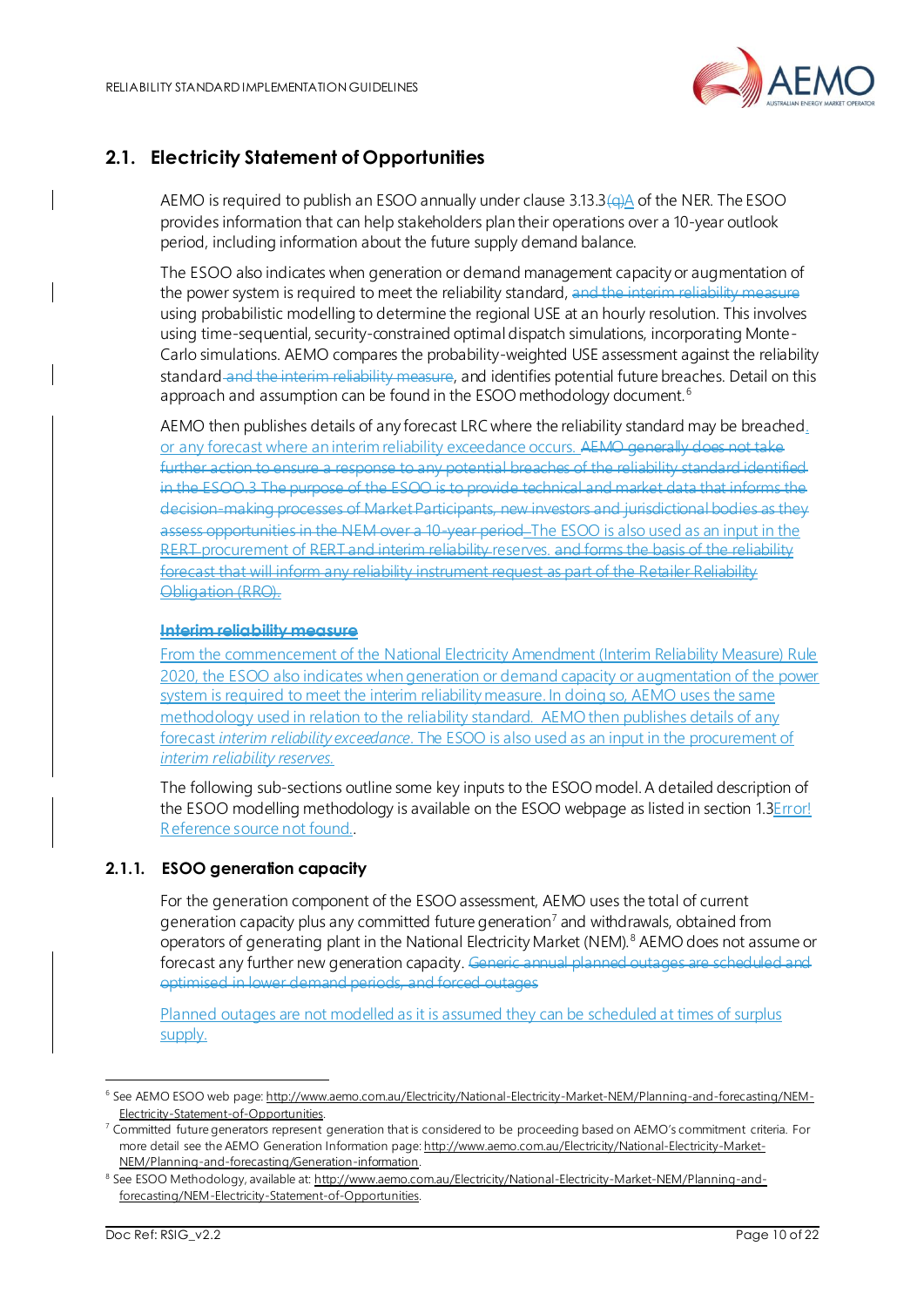

Forced outages are stochastically modelled using probabilities derived from historical performance or expert advice where historical information is not available or suitable. The historical information may not be considered suitable in instances where a deteriorating or improving trend in reliability is evident in the historical data and there are reasonable grounds to indicateconcerns that this trend may continue. In these instances, AEMO may make targeted requests to registered participants under clause 3.13.3A(d) of the Rules for best estimates of future generator forced outage rates. In providing this information, registered participants are expected to give due consideration for the age and condition of the asset, future maintenance plans, any assumptions used internally for activities such as budgeting, and any other relevant information. AEMO may further validate these assumptions through consultant peer review.

#### **2.1.2. ESOO intermittent generation**

For *intermittent* generation, AEMO prepares ten year*intermittent* generation profiles based on historical performance, where available, and/or meteorological data for new or committed generation.

For *intermittent* generation, AEMO prepares *intermittent* generation profiles from a model that includes historical performance and/or meteorological variables proven to be effective for this purpose. The use of meteorological variables to derive intermittent generation profiles is particularly relevant where historical performance is missing, for example in the case of a new facility; or where historical performance is compromised, for example due to commissioning hold points, asset failures, network constraints or market responsive behaviour.

At least five eight different *intermittent* generation profiles are developed for each generator, based on historical weather traces, and sampled as part of the Monte-Carlo simulations. These generation profiles are linked to the corresponding demand trace based on that same historical weather pattern to ensure any correlation between *intermittent generation* and demand is preserved. Detail on this approach and assumptions can be found in the ESOO methodology document.

#### **2.1.3. ESOO energy constraints**

The ESOO process accounts for projected *energy constraints* via inputs to the ESOO model. Any *energy constraint*, such as low water levels of dams used by hydroelectric *Generators,* is an input to the model as total *energy* available for the particular *Generator*. These assumptions are based on historical observations, and long-term average hydroelectric yields assessed by AEMO in consultation with relevant stakeholders. The same principle applies for any other *energy* limitation affecting a *Generator* in the model.

#### <span id="page-10-0"></span>**2.1.4. ESOO forecast demand**

For the forecast demand component of the ESOO, AEMO uses the most recent National Electricity Forecasting Report (NEFR). The NEFR projects energy and maximum demand forecasts for the NEM. the most recent forecast of annual consumption and maximum demand. AEMO converts the energy and maximum demand forecasts into hourly, or half-hourly, demand profiles based on historical reference year weather patterns. The demand profile also incorporates NEFR assumptions on future distributed energy resources (DER), such as rooftop photovoltaic (PV), battery storage penetration and electric vehicles (EV).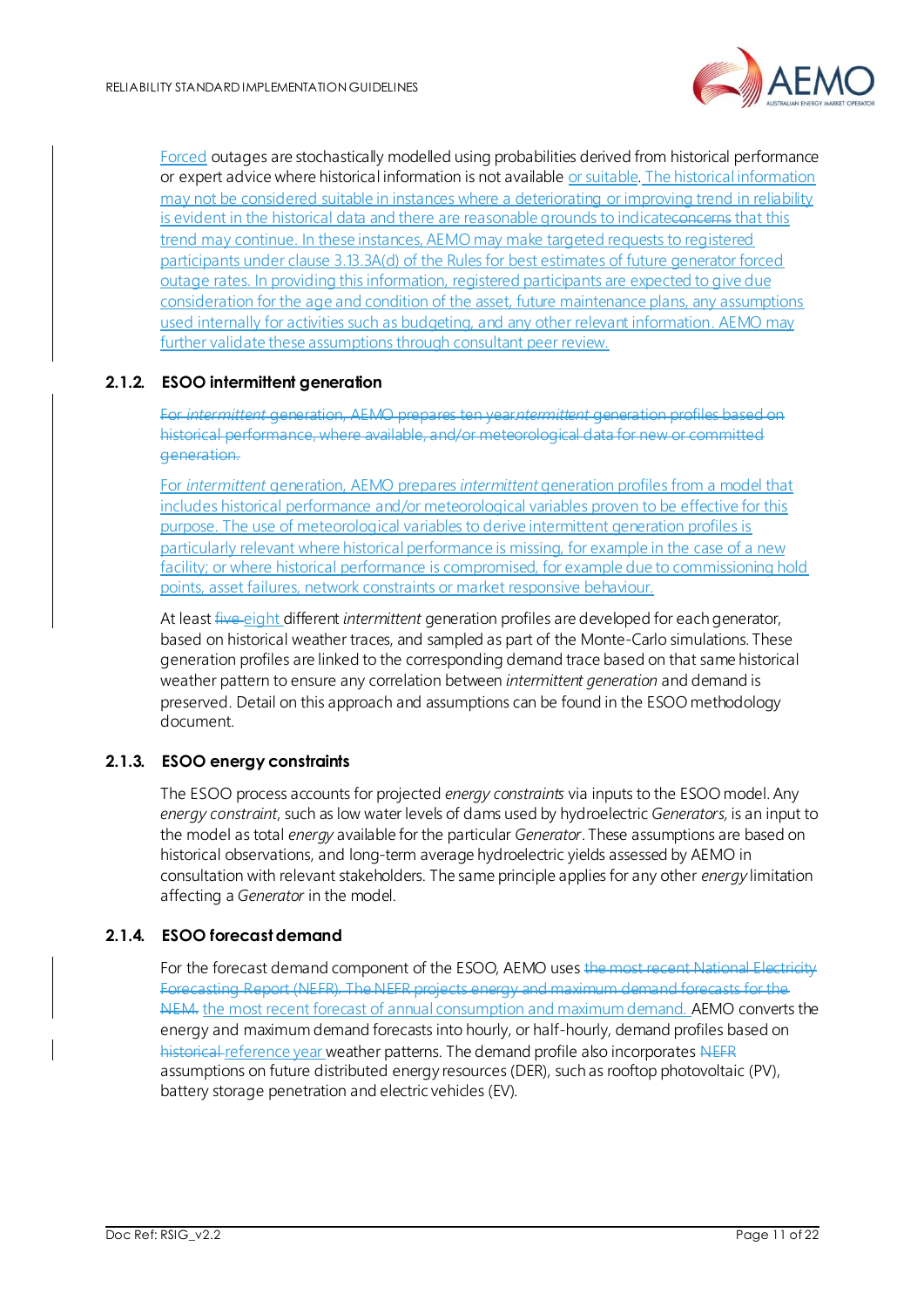

The demand traces used in the ESOO are on an operational<sup>9</sup> sent-out basis, meaning they exclude generator auxiliary load. Auxiliary load is modelled for each generating unit based on information provided by market participants or the best information available from consultants. The aggregate auxiliary load in each region adds to the demand that is met by available capacity.

Extreme weather events are considered by using demand profiles derived from the 10% probability of exceedance<sup>10</sup> (10% POE) maximum demand forecasts. At a minimum, a combination of 50% POE and 10% POE demand profiles from at least five eight historical reference years are sampled probabilistically in the Monte-Carlo simulations to develop the expected USE. At AEMO's discretion, more POE demand profiles (such as 90% POE) may be included, if USE outcomes are expected to be materially different from 50% POE outcomes<sup>11</sup>. If not explicitly modelled, the The 90% POE demand profiles are not modelled, as USE values included in the probability weighted calculation of expected USE arising from 90% POE demand profiles are assumed to be zero.

#### **2.1.5. ESOO demand side participation**

The ESOO model uses AEMO's most recent estimates of existing and committed DSP. These estimates are updated annually according to the Demand Side Participation (DSP) Forecasting Methodology, which utilises information provided by participants<sup>12</sup>. These are updated annually, typically coinciding with the ESOO, based on the DSP Information provided by participants in accordance with the Demand Side Participation Information Guidelines<sup>43</sup>:

#### **2.1.5.2.1.6. ESOO Network network constraints**

AEMO continues to update and refine *network constraints* through its modelling projects during the year. These models are used to develop thermal constraint equations which are augmented by stability constraint equations which use the ST PASA formulation. ESOO uses the lastest version of the ST PASA formulation constraints as the base set, with additional customised constraints, and network constraints to model future network and generation upgrades. The ESOO constraints also take into consideration future committed *network* and generation upgrades.

Given the 10-year outlook period, ESOO constraint equations need to make assumptions on the future status of the *network*. Such assumptions are made using long-term averages or estimates based on demand levels.

Planned network outages are not included in the ESOO modelling based on the assumption that these outages will be scheduled at times of surplus supply. Unplanned network outages in the transmission network that significantly impact the ability to transfer power between regions are stochastically modelled using probabilities derived from historical performanceincluded.

Detailed information on *network constraints* can be found in the *network constraints* documents listed in section

<sup>&</sup>lt;sup>9</sup> For more information on operational demand, refer to the document "Demand terms in the EMMS data model", available at <https://aemo.com.au/en/energy-systems/electricity/national-electricity-market-nem/system-operations/dispatch-information>

<sup>&</sup>lt;sup>10</sup> Probability of exceedance is the chance that the observed value is greater than the reported value. A 10% probability of exceedance means there is a 10% chance that the outcome is greater than the reported value.

Appendix A3 of the 2018 ESOO documented the rationale of the selection of the 10%, 50% and 90% POE weightings

<sup>&</sup>lt;sup>12</sup> These are available a[t https://aemo.com.au/en/consultations/current-and-closed-consultations/demand-side-participation-forecast](https://aemo.com.au/en/consultations/current-and-closed-consultations/demand-side-participation-forecast-methodology-consultation)[methodology-consultation](https://aemo.com.au/en/consultations/current-and-closed-consultations/demand-side-participation-forecast-methodology-consultation)

<sup>13</sup> These are available on: https://aemo.com.au/en/energy-systems/electricity/national-electricity-market-nem/nem-forecasting-andplanning/scenarios-inputs-assumptions-methodologies-and-guidelines/forecasting-and-planning-guidelines/demand-sideparticipation-information-guidelines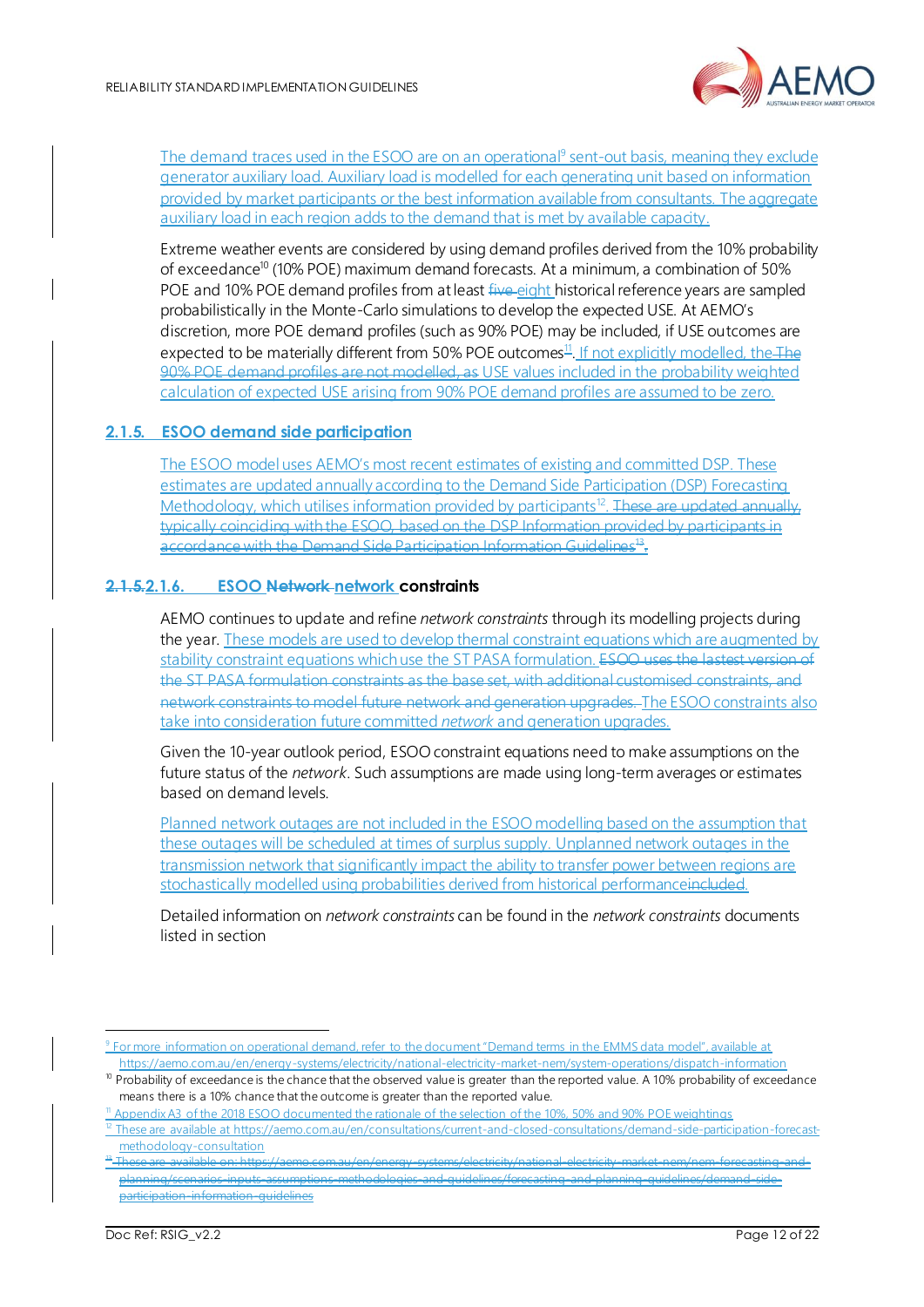

### **2.1.6.2.1.7. Updates to the ESOO**

As per clause 3.13.3A(b), AEMO is required to update the *statement of opportunities* when information becomes available that in AEMO's opinion materially changes the *statement of opportunities*. One of the components of the rule under clause 3.13.3A(a)(1) are the projections of aggregate MW demand and energy requirements for each region. The AER's Forecasting Best Practice Guidelines<sup>14</sup>, which relate to the *reliability forecast* and the *Integrated System Plan*, outline a number of potential circumstances that may trigger an update to the ESOO.

When considering whether a change in inputs is material enough to trigger an update to the ESOO and the associated demand and energy projections, AEMO gives consideration to a number of factors including:

- The time at which the information becomes available relative to the previous and next ESOO release.
- The period over which the change is expected to impact demand.
- The region in which the change applies and the circumstances in that region.
- Whether the change is likely to materially impact the level of expected USE.
- Any obligation on AEMO to protect the confidentiality of the input required.

In considering updates to the demand and energy forecasts, and the subsequent publishing of information relating to these forecasts in MT PASA, AEMO will also consider whether updated information would be valuable to participants by providing information which may be useful for scheduling and coordination of generator maintenance.

## <span id="page-12-0"></span>**2.2. Energy Adequacy Assessment Projection**

The EAAP implements the reliability standard over a two-year timeframe. As well as the demand outlook, generation capacity availability and *network constraints*, the EAAP particularly focuses on the impact of potential energy constraints, such as water shortages during drought conditions, and identifies and reports forecast USE that exceeds the reliability standard.

AEMO is required to publish an EAAP in accordance with NER clause 3.7C. The EAAP makes available to the market an analysis that quantifies the impact of potential energy constraints on energy availability for a range of scenarios, specified in the EAAP guidelines. AEMO identifies potential periods of USE and quantifies projected annual USE that may breach the reliability standard.

The energy constraints that AEMO considers for the EAAP are defined in the EAAP guidelines. AEMO uses a market model to forecast two years at hourly resolution for these energy constraint scenarios. This involves using time-sequential Monte-Carlo market dispatch simulations. It uses a probability-weighted USE assessment to identify any potential reliability standard breaches.

The following sub-sections outline key inputs to the EAAP model and factors for additional EAAP reporting. A detailed description of EAAP modelling is available on AEMO's website as listed in section [1.3.](#page-4-0)

#### **2.2.1. EAAP generation capacity**

Generation capacity is an input to the EAAP model. AEMO uses the most recent MT PASA offers to derive total capacity and planned outage information.

<sup>&</sup>lt;sup>1</sup> Available in draft form at [https://www.aer.gov.au/system/files/AER%20-](https://www.aer.gov.au/system/files/AER%20-%20Draft%20forecasting%20best%20practice%20guidelines%20-%2015%20May%202020.pdf)

[<sup>%20</sup>Draft%20forecasting%20best%20practice%20guidelines%20-%2015%20May%202020.pdf](https://www.aer.gov.au/system/files/AER%20-%20Draft%20forecasting%20best%20practice%20guidelines%20-%2015%20May%202020.pdf)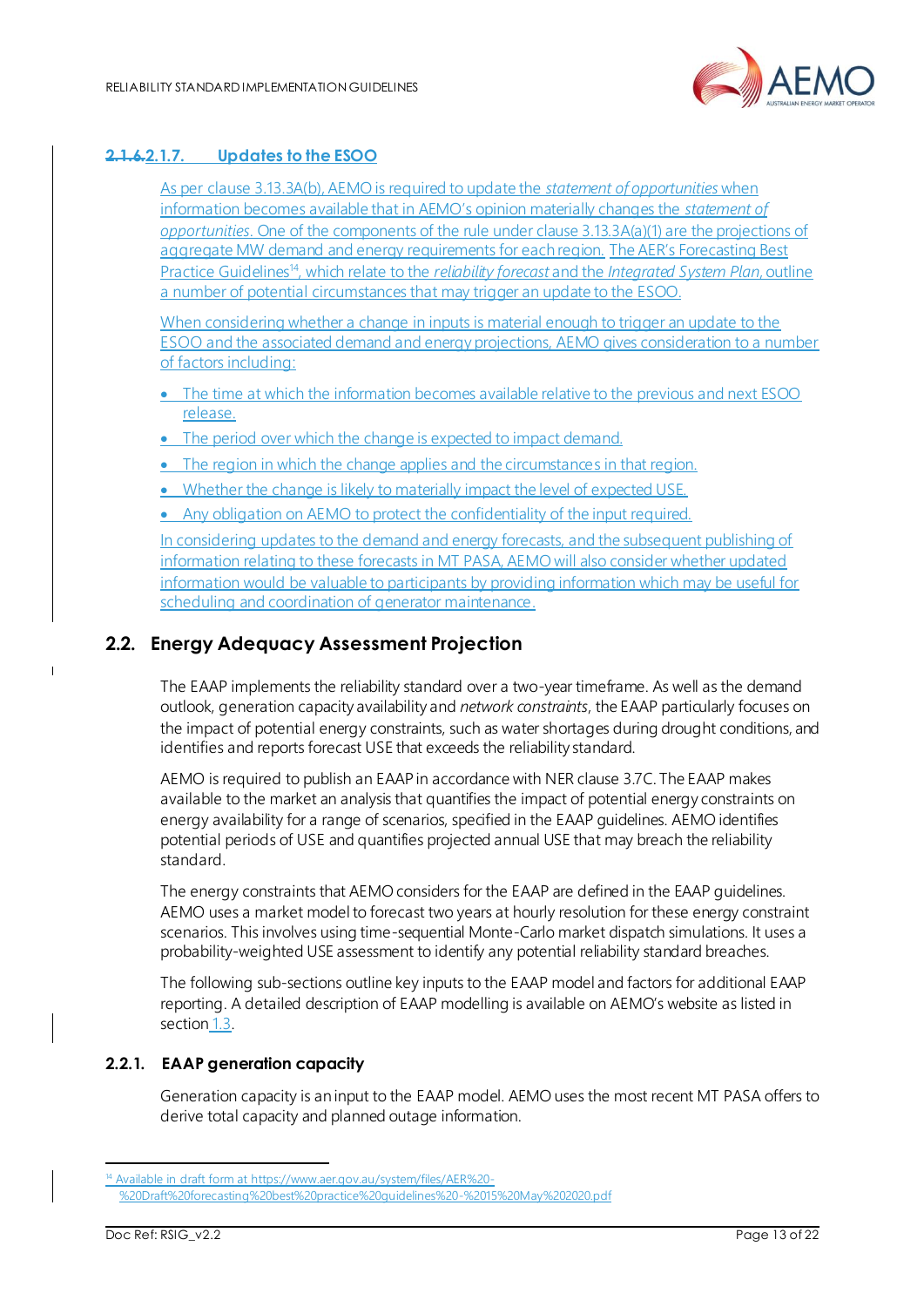

### **2.2.2. EAAP intermittent generation**

*Intermittent generation* forecasts are the same generation profiles used in ESOO, which are based on historical performance where available appropriate and/or meteorological data for new or committed generation.

The semi-scheduled intermittent generation forecasts to the scheduled generation capacity of the associated region. Semi-scheduled inte generation is added to scheduled generation to make up the total generation dispatched by the central dispatch mechanism. The non-scheduled intermittent generation for per region and then subtracted from the associated regional demand forecast. Non-sched intermittent generation is subtracted from demand because it is not dispatched by the central dispatch mechanism and thereby appears as negative demand.

#### **2.2.3. EAAP energy constraints**

AEMO's approach is to model *EAAP* scenarios that reflect credible *energy constraints*, as identified in the *EAAP guidelines*. The *energy constraint* information is provided to AEMO by participants through the *Generator Energy Limitation Framework* (GELF).<sup>15</sup>

#### **2.2.4. EAAP demand**

AEMO converts the most recent *energy* and *maximum demand* forecasts into a half-hourly demand profile based on historical demand patterns. The simulations assess both 50% and 10% POE *maximum demand* profiles consistent with AEMO's most recent forecast. Extreme weather events are considered using demand profiles derived from the 10% POE *maximum demand* forecasts.

At AEMO's discretion, more POE demand profiles (such as 90% POE) may be included, if USE outcomes are expected to be materially different from 50% POE outcomes<sup>16</sup>.

## **2.2.5. EAAP demand side participation**

For the EAAP, AEMO uses the estimated amounts of existing and committed DSP consistent with those used in the most recent ESOO (or any more recent updates if available).

#### **2.2.5.2.2.6. EAAP Network network constraints**

The *EAAP* simulations model *network power transfer capability* using system normal constraint equations only. Detailed information on the preparation of *EAAP network constraints* can be found in the *EAAP guidelines*. The *EAAP* currently uses the same constraint equation formulations as ST PASA and MT PASA, see section [1.3](#page-4-0)-. However whereas MT PASA includes both system normal and network outage constraint equations, the EAAP uses only system normal constraints. AEMO is investigating whether it is feasible to use the more detailed ESOO constraint set for EAAP modelling in future. Any change in methodology will be communicated to stakeholders before it is applied, and highlighted in the EAAP guidelines.

 $15$  See Rules 3.7C (b) (g) to (j).

<sup>&</sup>lt;sup>16</sup> Appendix A3 of the 2018 ESOO documented the rationale of the selection of the 10%, 50% and 90% POE weightings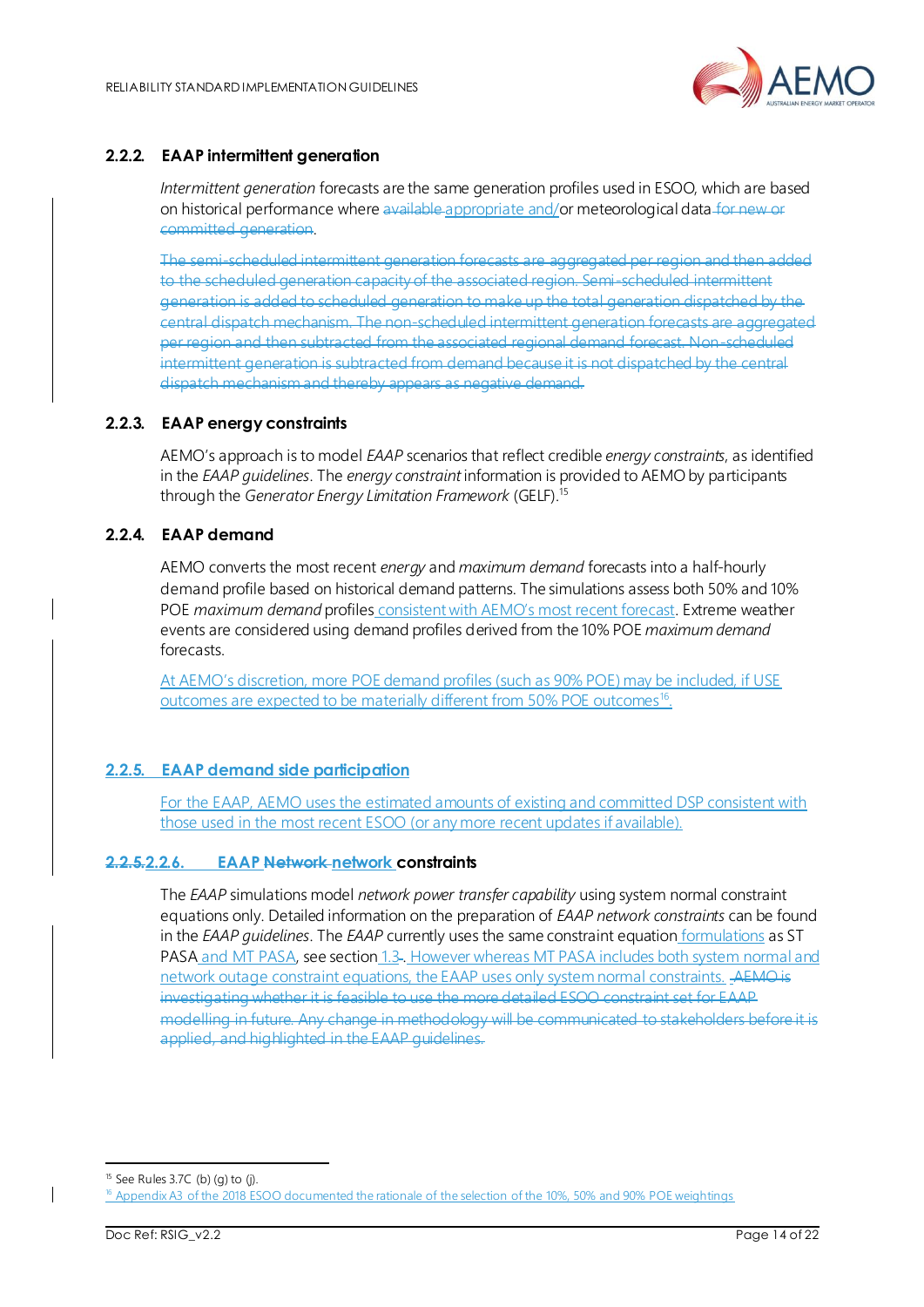

#### **2.2.6.2.2.7. Factors for additional EAAP reporting**

Without limitation, AEMO will consider the following factors in determining whether it has an obligation to publish an additional *EAAP*:

- Hydro storage levels.
- A major *transmission* limitation.
- A prolonged interconnection outage that results in a major restriction in energy transfers between *NEM regions*.
- A prolonged *power station* outage or fuel *supply* interruption that results in a material *energy constraint*.
- The requirement for AEMO to exercise the *RERT* under rule 3.20.
- A major increase or decreasechange in operational consumption.
- Any other events or emerging events that may materially impact reliability by way of *energy* limitations.

AEMO will also consider publishing additional *EAAP*s if a *Market Participant* informs AEMO of an event or circumstances it considers may result in a material *energy constraint*.

## <span id="page-14-0"></span>**2.3. Projected Assessment of System Adequacy**

AEMO's *projected assessment of system adequacy* (PASA) processes collect, analyse, and publish information that will inform the market about forecasts of *supply* and demand.

PASA is administered in two timeframes:

- 1. *Medium-term PASA* (MT PASA) a 24-month projection reported at daily resolution (although modelled at a 30 minute resolution).
- 2. *Short-term PASA* (ST PASA) a six-day projection at 30 minute resolution.

Separate reserve assessments are applied for MT PASA and ST PASA processes. MT PASA identifies LRC (as does the  $ESOO$ ) while ST PASA identifies LOR<sup>17</sup> conditions based on determined *capacity reserve* levels.

AEMO's response to an LRC or LOR depends on the extent of the projected *supply* shortfall, and the timeframe in which it is projected to arise. AEMO's potential responses include:

(a) Notifications to the market via reports, data, or market notices.

(b) Intervening in the market via *directions*<sup>18</sup> under NER clause 4.8.9.

(b)(c) Contracting for *reserve*

(c)(d) Intervening in the market by *activating* or *dispatching*<sup>19</sup> contracted *reserve.*<sup>20</sup>

AEMO assumes that if a period of LRC or LOR is identified, there is a risk that the *reliability standard* may be breached.

<sup>17</sup> See AEMO procedure (section 6) Short Term Management SO\_OP3703, on web page:

[http://www.aemo.com.au/Electricity/National-Electricity-Market-NEM/Security-and-reliability/Power-system-operation.](http://www.aemo.com.au/Electricity/National-Electricity-Market-NEM/Security-and-reliability/Power-system-operation) 18 See Intervention, Direction and Clause 4.8.9 Instructions SO\_OP3707, on web page: [http://www.aemo.com.au/Electricity/National-](http://www.aemo.com.au/Electricity/National-Electricity-Market-NEM/Security-and-reliability/Power-system-operation)[Electricity-Market-NEM/Security-and-reliability/Power-system-operation.](http://www.aemo.com.au/Electricity/National-Electricity-Market-NEM/Security-and-reliability/Power-system-operation)

<sup>&</sup>lt;sup>19</sup> Procedure for the Dispatch and Activation of Reserve Contracts SO\_OP3717, on web page:

[http://www.aemo.com.au/Electricity/National-Electricity-Market-NEM/Security-and-reliability/Power-system-operation.](http://www.aemo.com.au/Electricity/National-Electricity-Market-NEM/Security-and-reliability/Power-system-operation) <sup>20</sup> See AEMO web page: [http://www.aemo.com.au/Electricity/National-Electricity-Market-NEM/Emergency-Management.](http://www.aemo.com.au/Electricity/National-Electricity-Market-NEM/Emergency-Management)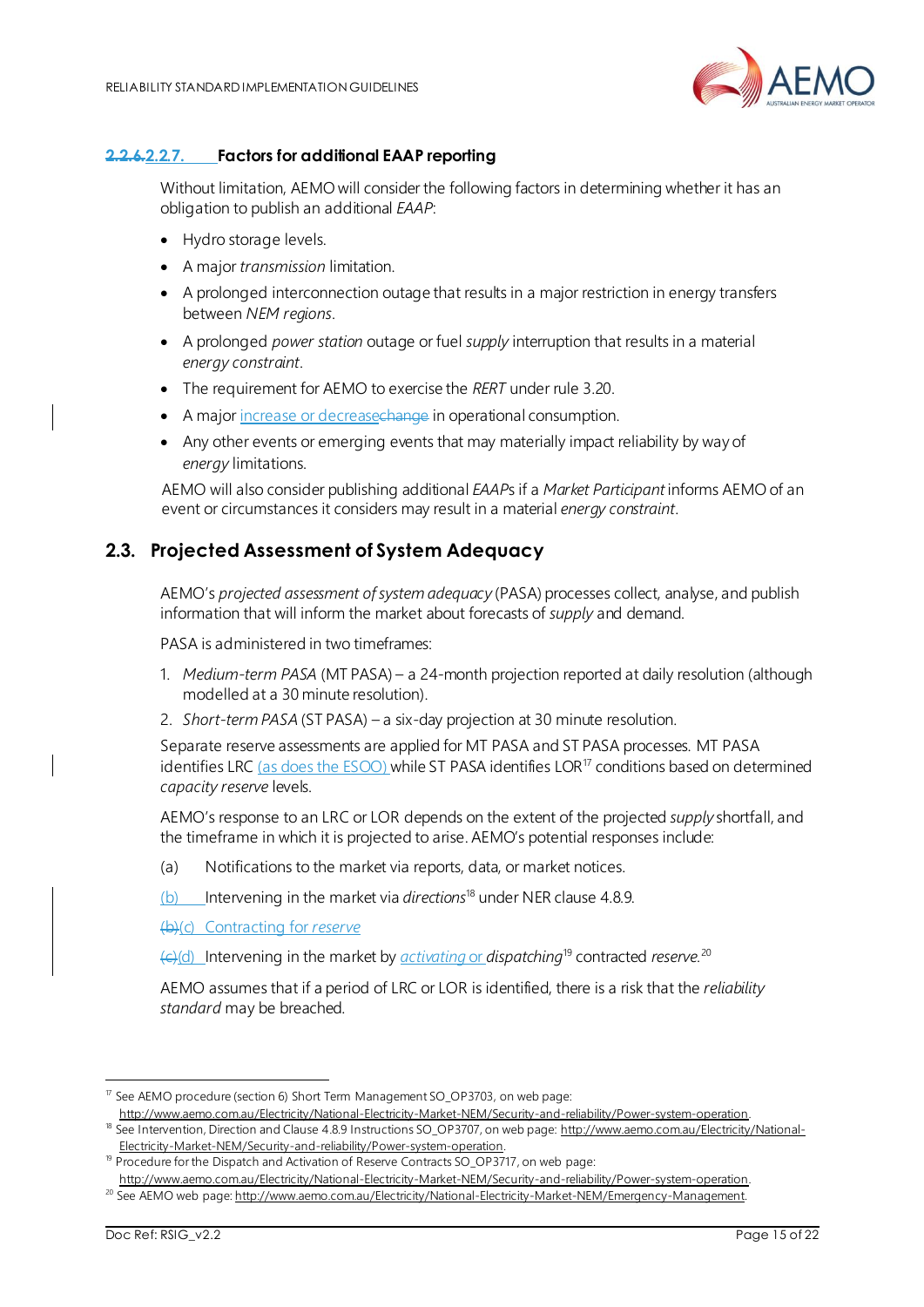

#### **2.3.1. Medium Term PASA (MT PASA)**

AEMO implements the reliability standard over a two-year timeframe by providing an estimate of expected annual USE as part of the MT PASA process, which is run at least weekly.

MT PASA uses probabilistic modelling to estimate the likelihood and magnitude of USE in each half hour based on the availability that *Registered Participants* have offered, the expected demand estimated by AEMO, intermittent generation forecasts and estimated transmission constraints. This involves using time-sequential, security-constrained optimal dispatch simulations, incorporating Monte-Carlo simulations.

If the expected annual USE, averaged across the simulations, exceeds the maximum level specified by the reliability standard, an LRC is identified. The reliability standard is implemented by identifying, disclosing and responding to periods of forecast LRC.

AEMO's response to projected LRC identified in MT PASA may be to take direct action in the form of directions – for example, directing a Generator to reschedule an outage – or using contracting forthe RERT under rule 3.20. The RERT currently allows AEMO to contract for reserves up to nine12 months ahead of a period where reserves are projected to be insufficient to meet the reliability standard (known as a projected reserve shortfall). AEMO is able to *activate* or *dispatch* these contracted *reserves* to manage *power system* reliability and, where practicable, security. From 1 November 2017, this period will reduce to ten weeks as the AEMC seeks to minimise the distortionary effects of the RERT.

A detailed description of the MT PASA process is available on AEMO's website as listed in section [1.3.](#page-4-0)

#### **2.3.1.1. MT PASA generation capacity**

AEMO uses the most recent MT PASA offers to derive total generation capacity and planned outage information on a half-hourly basis. The information is derived from several sources:

- Scheduled *Generators* are required to submit to AEMO a daily PASA availability.<sup>21,22</sup> The availabilities submitted represent the generation capacity that could be made available within 24 hours, taking into account the ambient weather conditions at the time of 10% POE demand.
- Intermittent *Generators* submit capacity information, which is then used in AEMO's process of forecasting available *intermittent* generation capacity (see section 2.3.1.1).
- Committed generation development and retirement projects are included in the capacity forecast by using expected commissioning and decommissioning timeframes and associated availabilities.

Forced outages are assessed probabilistically as part of MT PASA modelling. The probability of forced outages is based on historical performance or expert advice where historical performance is not available.

#### **2.3.1.2. MT PASA intermittent generation**

Modelling of *intermittent generation* is consistent with the ESOO. *Intermittent generation* profiles are derived for each generator from at least five eight historical weather years. Meteorological data, historical correlations and geographic locations are used to estimate output from new or

<sup>&</sup>lt;sup>21</sup> For MT PASA see NER Clause 3.7.2(d) and for ST PASA see NER Clause 3.7.3(e)(2).

 $^{22}$  PASA availability is a defined term in the NER: The physical plant capability (taking ambient weather conditions into account in the manner described in the procedure prepared under clause 3.7.2(g)) of a scheduled generating unit, scheduled load or scheduled *network* service available in a particular period, including any physical plant capability that can be made available during that period, on 24 hours' notice.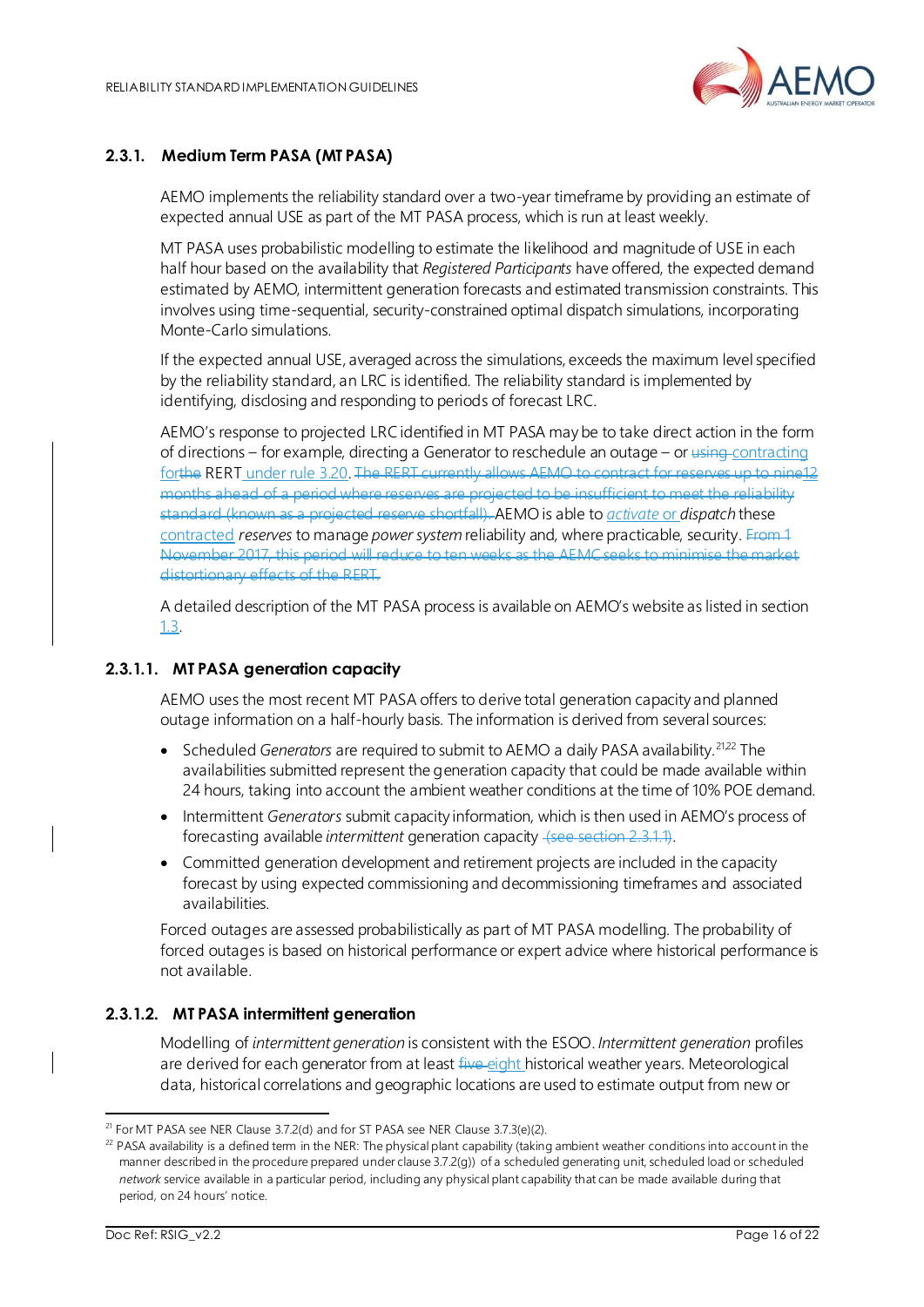

committed *intermittent generation*. The probabilistic model samples from these generation profiles, maintaining linkages between the sampled *intermittent generation* profile and the corresponding demand profile. This allows the model to capture the varying contributions of wind and solar output to total *supply*, which is particularly relevant at times of high demand.

Significant non-scheduled *intermittent generation* (>30MW) is modelled explicitly as this generation can impact *network constraints*. Non-significant non-scheduled *intermittent generation* is accounted for through adjustments to demand traces.

#### **2.3.1.3. MT PASA energy constraints**

As part of the MT PASA process, *energy constrained Generators* submit weekly *energy* limits. While these may represent the maximum energy available in any given week, units may not be capable of operating up to these weekly limits indefinitely. There may also be annual energy limits that are more constraining. Since the *reliability standard* is assessed annually, AEMO may also use information provided under the *GELF* or through generator surveys to set relevant annual *energy constraints* for MT PASA modelling. MT PASA modelling then allocates energy constrained generation to periods where forecast demand is high with respect to available capacity to minimise USE over the year.

### **2.3.1.4. MT PASA demand**

For implementing the *reliability standard*, the forecast demand component of MT PASA is the same as used in the ESOO, with the exception that MT PASA uses "as generated" operational demand and ESOO uses "sent out" operational demand. The difference between "as generated" and "sent out" demand is the auxiliary load. AEMO will continue to report demand "as generated" easy comparison against generation availability, and will calculate the auxiliary load within the MT PASA model as a function of generation dispatch. AEMO will use the best quality consultant and stakeholder information that can be accessed to forecast the auxiliary loadThe demand traces used in MT PASA are equivalent to those used in the ESOO (see Sectio[n 2.1.4\)](#page-10-0) with regards to being modelled on a sent-out basis, with auxiliary load added as a function of generation dispatch.

AEMO converts the *energy* and *maximum demand* forecasts from the NEFR latest demand forecasts into at least five eight half-hourly demand profiles for each *region*, based on historical weather patterns. The demand profiles also incorporate NEFR assumptions on future DER such as rooftop PV, battery storage penetration and EV.

Extreme weather events are considered by using demand profiles derived from the 10% POE *maximum demand* forecasts. At a minimum, a combination of 50% POE and 10% POE demand profiles are sampled probabilistically in the Monte-Carlo simulations to develop the expected USE. At AEMO's discretion, more POE demand profiles (such as 90% POE) may be included, if USE outcomes are expected to be materially different from 50% POE outcomes.

#### **2.3.1.5. MT PASA demand side participation**

MT PASA uses the estimates of existing and committed DSP consistent with those used in the most recent ESOO (or any more recent updates if available).

#### **2.3.1.5.2.3.1.6. Network constraints**

MT PASA uses the latest version of ST PASA formulation constraints (see Sectio[n 1.3](#page-4-0)) as a base set, with additional customised constraints, and *network* constraints to model future (committed)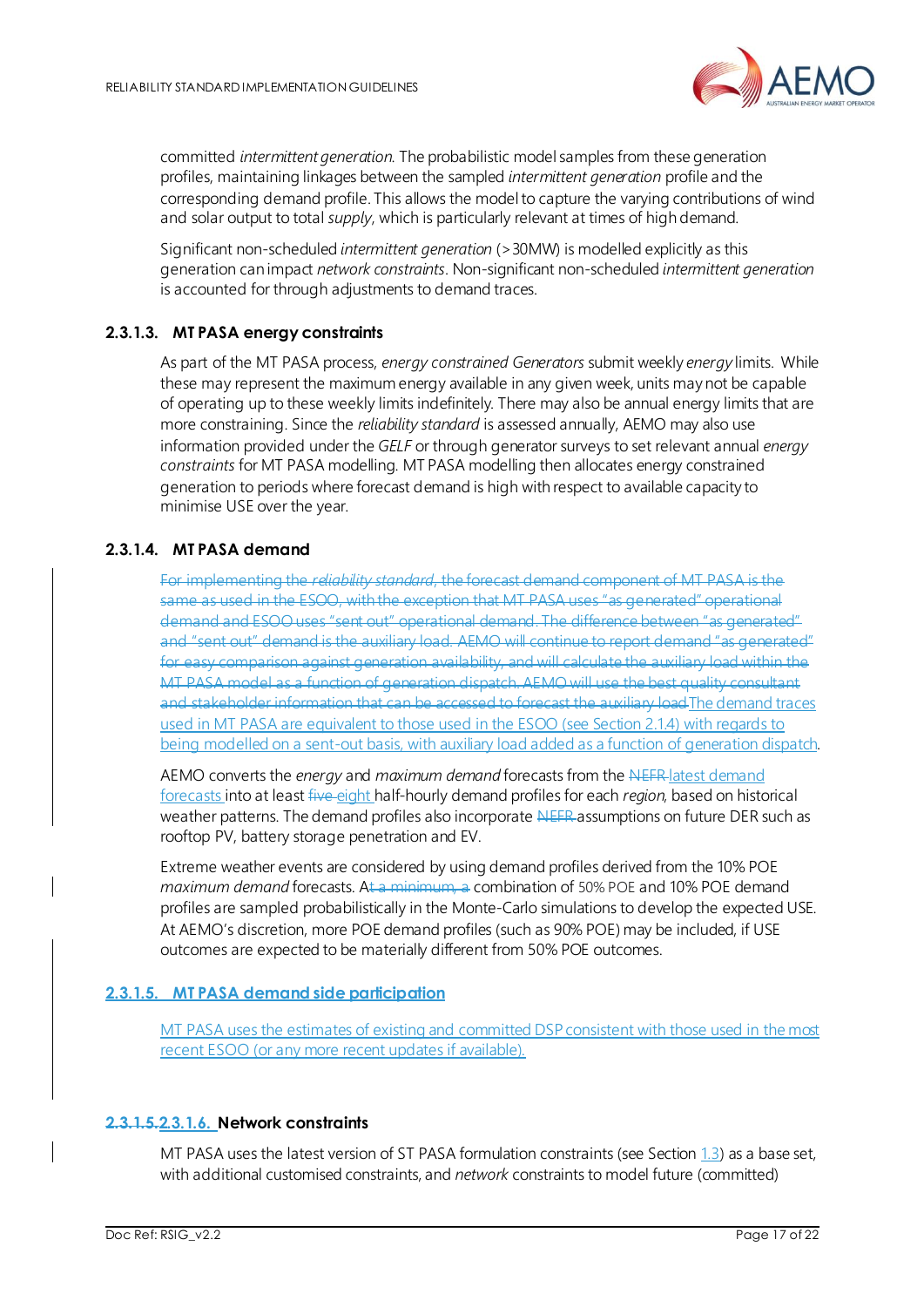

*network* and generation upgrades. AEMO constructs system normal and outage constraint equations for the MT *PASA* time frame.

Information to formulate *network constraint equations* is provided to *AEMO* by *Transmission network* Service Providers (TNSPs) via the *Network* Outage Scheduler (NOS)<sup>23</sup> and limit advice. Within *AEMO*'s market systems, *constraint equations* are marked as system normal if they apply for all plant in service. To model *network* or plant outages in the *power system*, separate outage *constraint equations* are formulated and applied alongside the system normal *constraint equations*.

Detailed information on *network constraints* can be found in the *network constraints* documents listed in sectio[n 1.3.](#page-4-0)

#### **2.3.2. Updates to the MT PASA**

When considering whether to update the demand and energy projections used in MT PASA in response to new information that AEMO is made aware of, AEMO gives consideration to a number of factors including:

- The period over which the change is expected to impact demand.
- The region in which the change applies and the circumstances in that region.
- Whether the change is likely to materially impact the level of expected USE.
- Whether the updated information would be valuable to participants in the scheduling and coordination of generator maintenance.
- Any obligation on AEMO to protect the confidentiality of the input required.

#### **2.3.3. Short Term PASA ( ST PASA)**

AEMO implements the *reliability standard* over a six-day timeframe by providing a *capacity reserve* assessment as part of the ST PASA process. Available *capacity reserves* are assessed taking into account *credible contingency events* and estimated forecasting errors for the *available capacity of scheduled generating units*, the *unconstrained intermittent generation forecast* and Operational Demand, to indicate if *supply* is sufficient to meet demand and thereby avoid USE. If necessary, AEMO declares a LOR in accordance with clause 4.8.4 of the NER. The three levels of LOR are defined in the *reserve level declaration guidelines* which are developed according to the process established under clause 4.8.4A of the NER. In the ST PASA timeframe, it is not realistic to consider USE over a financial year in a six-day ST PASA timeframe. As ST PASA has access to short-term weather and participant offer information, it therefore has less input uncertainty than is the case for longer term forecasts such as MT PASA and ESOO. Given the proximity to operational timeframes, intervention decisions aim to minimise expected USE, with intervention being considered to address a forecast LOR2 or LOR3.

A detailed description of the ST PASA process is available on AEMO's website.

#### **2.3.3.1. ST PASA generation capacity reserve assessment**

For the ST PASA six-day timeframe, AEMO assesses *capacity reserve*<sup>24</sup> using a deterministic reserve assessment. If the *reserve* level for any *region* is less than the LOR1 level for that *region*, AEMO advises the existence of LOR1 condition for that *region* to the market. If the *reserve* level indicates a

<sup>&</sup>lt;sup>23</sup> Available at: <http://nos.prod.nemnet.net.au/nos>.

<sup>&</sup>lt;sup>24</sup> See section 2.1.2 of AEMO Short Term PASA Process Description on the AEMO web page: [http://www.aemo.com.au/Electricity/National-Electricity-Market-NEM/Security-and-reliability/Dispatch-information/Policy-and](http://www.aemo.com.au/Electricity/National-Electricity-Market-NEM/Security-and-reliability/Dispatch-information/Policy-and-process-documentation)[process-documentation.](http://www.aemo.com.au/Electricity/National-Electricity-Market-NEM/Security-and-reliability/Dispatch-information/Policy-and-process-documentation)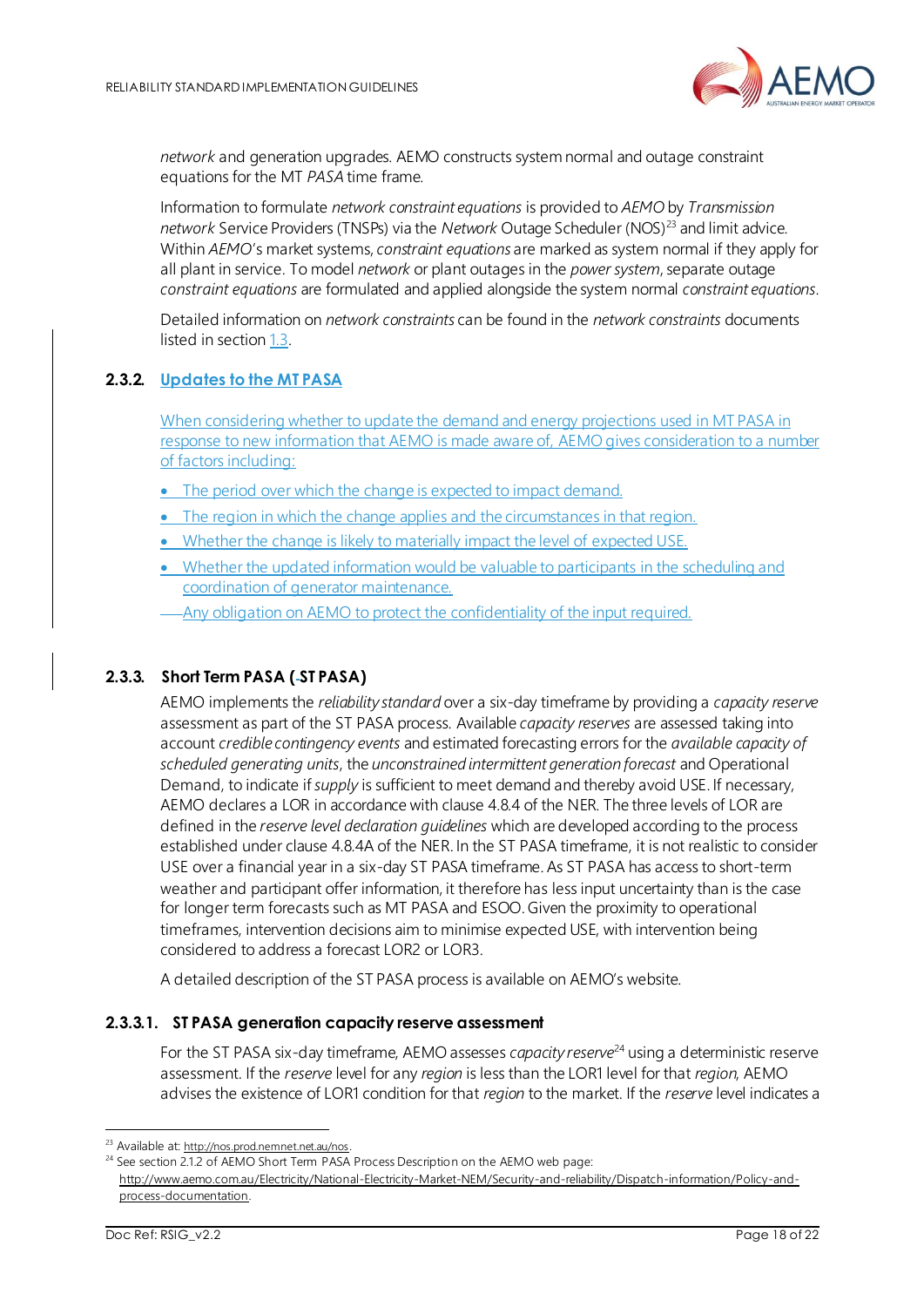

LOR2 or LOR3, AEMO may take action to restore the required *reserve* capacity by implementing an *AEMO intervention event*.

#### **2.3.3.2. ST PASA intermittent generation**

AEMO uses the Australian Wind Energy Forecasting System (AWEFS) and Australian Solar Energy Forecasting System (ASEFS) models to forecast ST PASA *intermittent generation*. The model outputs for ST PASA are a half–hourly generation contribution, based on 50% POE per facility.

The semi-scheduled *intermittent generation* forecasts are aggregated per *region* and then added to the scheduled *generation* capacity (participant PASA offers) of the associated *region*. Nonscheduled intermittent *generation* is subtracted from the associated *region*al demand forecast.

#### **2.3.3.3. ST PASA scheduled generation capacity**

The ST PASA draws information on scheduled *generation* from the *availability* data submitted with generators' market offers. When a *slow-start generating unit* plans to be off-line at a specific time but could operate had it received a direction 24 hours previously, the *PASA availability* of that unit will indicate what capacity AEMO can assume at that specific time.

#### **2.3.3.4. ST PASA demand**

For the demand component, AEMO uses a 50% POE, 30 minute resolution, demand forecast<sup>25</sup> for each NEM *region*. This forecast is produced by AEMO's automated Demand Forecasting System<sup>26</sup> (DFS).

The main inputs to the DFS are:

- (a) Half-hourly historical demand for NEM *regions*.
- (b) Historical and forecast weather data.
- (c) Non-scheduled wind generation forecasts from AWEFS.
- (d) Non-scheduled solar generation forecasts from ASEFS.
- (e) Calendar information such as weekday/weekend, school holidays, public holidays, and daylight savings information.

#### **2.3.3.5. Energy constraints**

As part of the ST PASA process, *energy c*onstrained generators submit daily *energy* availability forecasts. The ST PASA process then allocates this *energy* limited generation over the forecast period, maximising *capacity reserves*throughout the PASA period.

AEMO's approach in the ST PASA timeframe is thereby to allocate *constrained generation* efficiently, usually to periods of high demand. AEMO assumes that this best reflects a likely market outcome that appropriately minimises forecast *capacity* shortfalls.

*Capacity reserve* is then assessed in accordance with the ST PASA process.

<sup>&</sup>lt;sup>25</sup> For further information about the ST PASA demand forecast see AEMO Load Forecasting procedure (SO\_OP3710) on web page: [https://www.aemo.com.au/energy-systems/electricity/national-electricity-market-nem/system-operations/power-system](https://www.aemo.com.au/energy-systems/electricity/national-electricity-market-nem/system-operations/power-system-operation/power-system-operating-procedures)[operation/power-system-operating-proceduresh](https://www.aemo.com.au/energy-systems/electricity/national-electricity-market-nem/system-operations/power-system-operation/power-system-operating-procedures)ttp://www.aemo.com.au/Electricity/National-Electricity-Market-NEM/Secu reliability/Power-system-operation.

<sup>&</sup>lt;sup>26</sup> See Load Forecasting SO\_OP3710 on web page: [https://www.aemo.com.au/energy-systems/electricity/national-electricity-market](https://www.aemo.com.au/energy-systems/electricity/national-electricity-market-nem/system-operations/power-system-operation/power-system-operating-procedures)[nem/system-operations/power-system-operation/power-system-operating-procedures](https://www.aemo.com.au/energy-systems/electricity/national-electricity-market-nem/system-operations/power-system-operation/power-system-operating-procedures) http://www.aemo.com.au/Electricity/National-Electricity-Market-NEM/Security-and-reliability/Power-system-operation.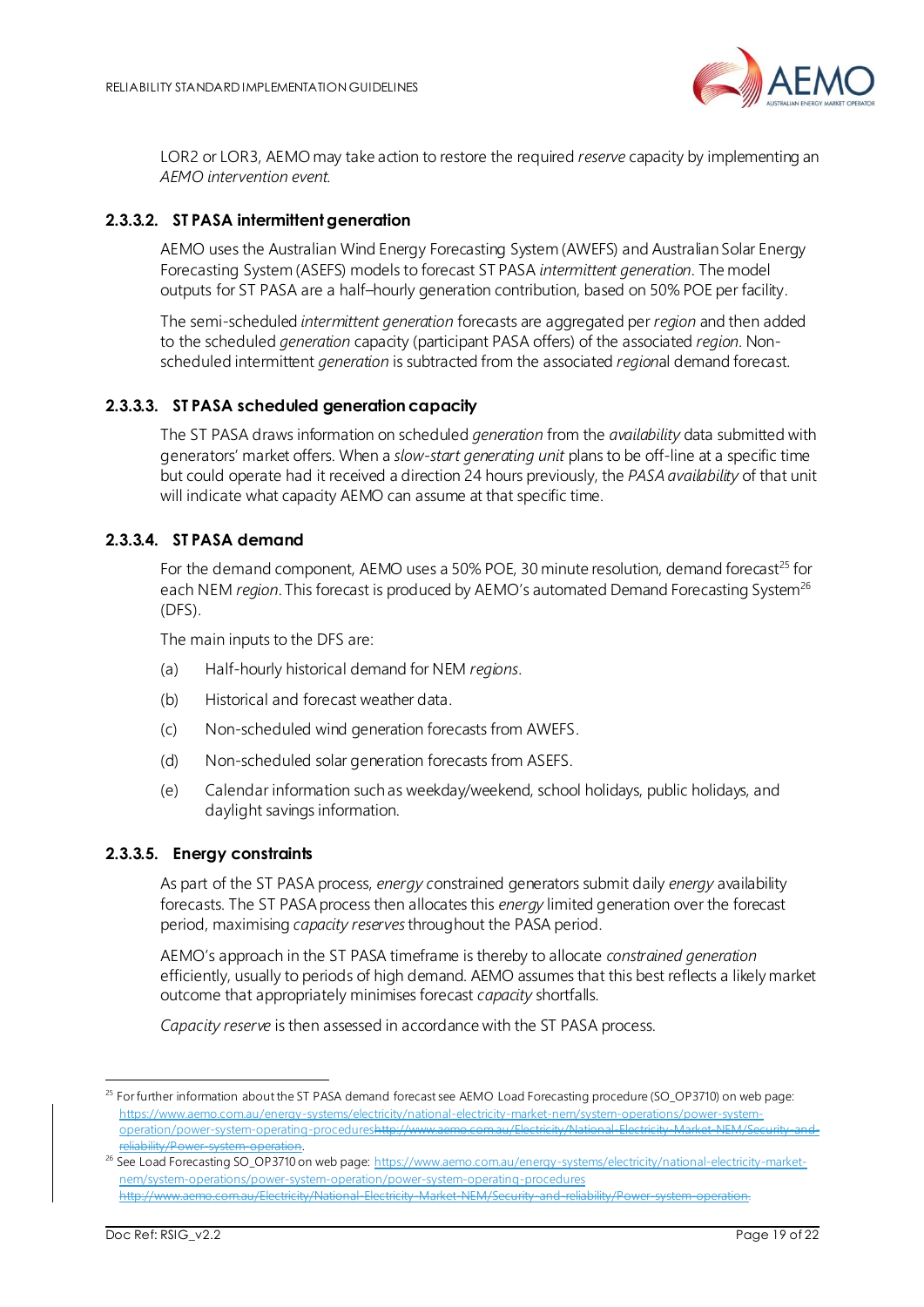

#### **2.3.3.6. Network constraints**

*Capacity reserve* is assessed in accordance with the ST PASA process. Even in the ST PASA timeframe, assumptions similar to those made in the ESOO process need to be made in formulating ST PASA *network constraint* equations, to address uncertainty around future *power system* conditions. The difference between ST PASA and ESOO constraints is that ST PASA assesses half-hourly snapshots of *capacity reserves* without taking into account the previous period's dispatch. This means ST PASA cannot use certain types of data that are available to the dispatch and pre-dispatch systems, such as supervisory control and data acquisition (SCADA) terms. These terms provide previous period feedback in *network constraints* to reflect the real-time data collections. More detail on the preparation of PASA *network constraints* can be found in the ST PASA process description in section [1.3](#page-4-0)-

#### **2.3.3.7. Extreme temperature events**

Extreme ambient temperatures affect generation availability and forecast demand in the ST PASA timeframe.

For *generation* availability, the capacity offered by *Generators* is based on a predetermined temperature. In the event of an anticipated extreme weather event, *Generators* are required to revise their availability offers, with respect to a revised forecast temperature covering the extreme weather event. The revised *generation* availability offers are then assessed in accordance with the ST PASA process.

When forecast temperatures exceed *region*al reference temperatures, *AEMO* publishes a market notice reminding *Generators* to review the *available capacities* in their *dispatch offers* consistent with the forecast extreme temperature conditions. Further details are available in the Short Term Reserve Assessment operating procedure in section [1.3](#page-4-0)-

For demand, the AEMO DFS is periodically updated with forecast weather over the six-day forecast, therefore extreme temperature events are automatically incorporated into the DFS as the event moves into the six-day forecast timeframe.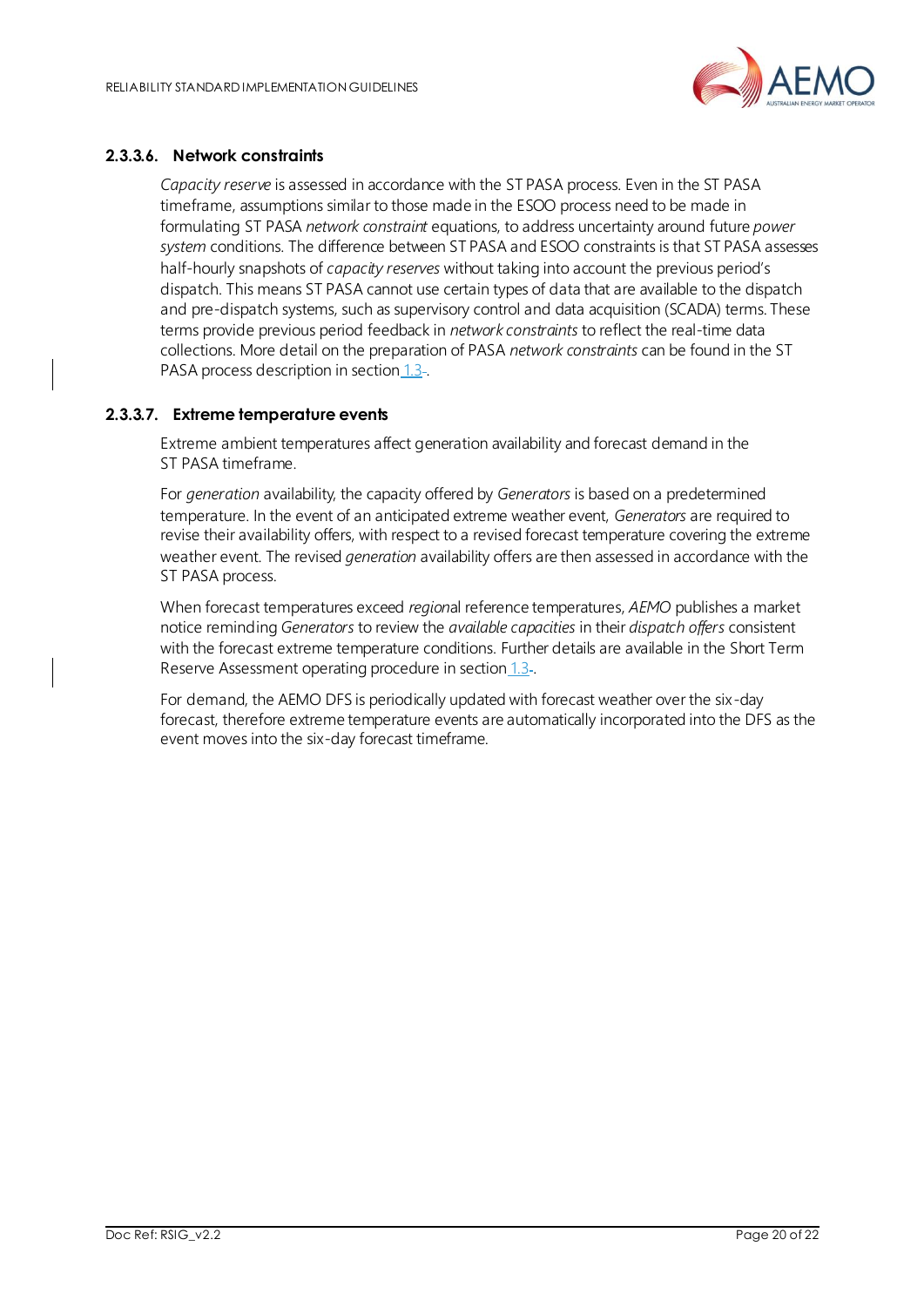

## **2.4. Summary of assumptionsImplementation summary**

#### **Table 4 Summary of assumptions Implementation summary**

<span id="page-20-1"></span><span id="page-20-0"></span>

|                                                           | <b>ESOO</b>                                                                                                                                                                                                                              | <b>EAAP</b>                                                                                                                                                                                                                                                                                           | <b>MT PASA</b>                                                                                                                                                                                                                                                                                                            | <b>ST PASA</b>                                                      |
|-----------------------------------------------------------|------------------------------------------------------------------------------------------------------------------------------------------------------------------------------------------------------------------------------------------|-------------------------------------------------------------------------------------------------------------------------------------------------------------------------------------------------------------------------------------------------------------------------------------------------------|---------------------------------------------------------------------------------------------------------------------------------------------------------------------------------------------------------------------------------------------------------------------------------------------------------------------------|---------------------------------------------------------------------|
| How is the<br>reliability<br>standard<br>implemented?     | Directly assess USE expectations<br>based on probabilistic modelling.                                                                                                                                                                    | Directly assess USE expectations<br>based on probabilistic<br>modelling.                                                                                                                                                                                                                              | Directly assess USE expectations based on probabilistic<br>modelling.                                                                                                                                                                                                                                                     | Is any region in LOR 2 or<br>LOR3?                                  |
| <b>Demand</b>                                             | Sampling 10% POE and 50% POE<br>hourly profiles based on NEFR<br>latest energy forecasts and<br>historical weather patterns. The<br>90% POE demand profiles are not<br>normally modelled, as USE values<br>are assumed to be immaterial. | 10% POE and 50% POE hourly<br>profiles based on<br>NEFRSampling 10% POE and<br>50% POE hourly profiles based<br>on latest energy forecasts -and<br>historical weather patterns. The<br>90% POE demand profiles are<br>not normally modelled, as USE<br>values are assumed to be<br><i>immaterial.</i> | Sampling at least 10% POE and 50% POE hourly profiles<br>based on NEFRIatest energy forecasts and historical<br>weather patterns. The 90% POE demand profiles are not<br>normally modelled, as USE values are assumed to be<br>immaterial.                                                                                | 50% POE half hour<br>demand based on<br>expected weather<br>trends. |
| <b>Intermittent</b><br>generation                         | Sampling hourly profiles based<br>on historical generation and/or<br>generation derived from historical<br>weather patternsdata.                                                                                                         | Sampling hourly profiles based<br>on historical generation and/or<br>generation derived from<br>historical weather patterns-data.                                                                                                                                                                     | Sampling half-hourly profiles based on historical<br>generation and/or generation derived from historical<br>weather patternsdata.                                                                                                                                                                                        | Half-hourly, 50% POE<br>based on AWEFS and<br>ASEFS.                |
| <b>Scheduled</b><br>generation<br>capacity and<br>outages | Annual sSurvey at least annually.                                                                                                                                                                                                        | MT PASA offers.                                                                                                                                                                                                                                                                                       | MT PASA offers.                                                                                                                                                                                                                                                                                                           | Available capacity -<br>PASA availability.                          |
| <b>Energy</b><br><b>constraints</b>                       | Monthly inflow of water assumed<br>for hydro plants based on<br>historical observations. Hydro<br>storages optimised over an<br>annual period.                                                                                           | Provided through GELF.                                                                                                                                                                                                                                                                                | Weekly energy constraints submitted by participants.<br>Monthly inflow of water assumed for hydro plants based<br>on historical observations. GELF information or additional<br>voluntary information provided by participants may also<br>be used where appropriate to assist in modelling annual<br>energy constraints. | Daily energy constraints<br>are considered.                         |